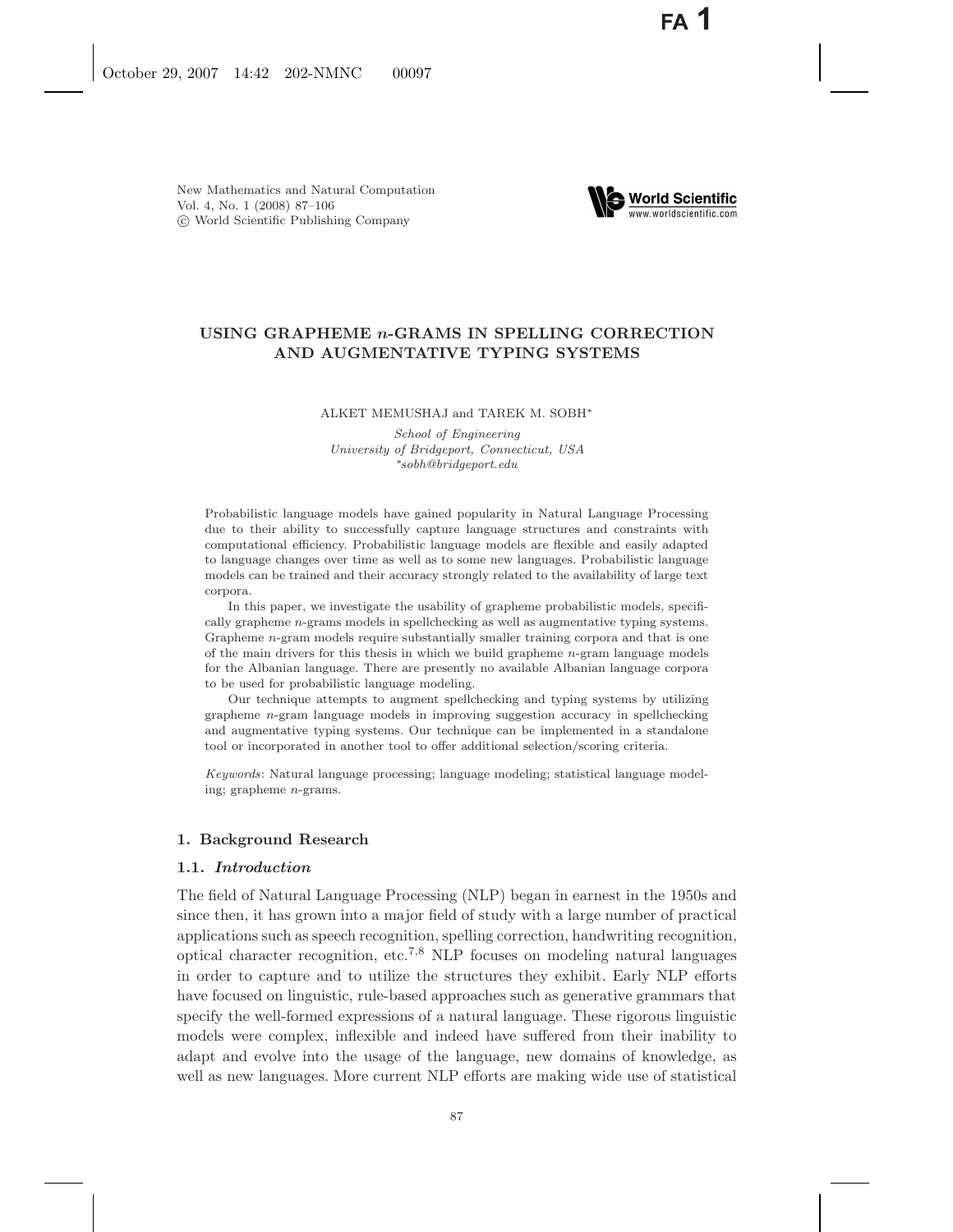methods in language processing when probabilistic language models have proven to be easily constructed, adapted and commercially successful.

Probabilistic language models are constructed based on statistical processing of large text corpora. Collocations, expressions consisting of two or more words that are usually used together, are the simplest expression of knowledge that can be gained by statistical processing. From collocations, one can generalize and attempt to rephrase the problem as the probability with which words are placed next to each other or even beyond. One of the best known statistical models is the n-gram model which attempts to assign a probability to an unobserved event based on the n−1 previously observed events. Language models based on n-grams are created by assigning a probability to the occurrence of the next word, after  $n-1$  words have already been observed. N-gram models are trained by processing large amounts of data so that we can account for every possible occurrence of the words in a vocabulary.

# **1.2.** *Markov chains*

Markov chains underlie the field of statistical natural language processing. A Markov Chain is a special case of a Weighted Automata. In a Markov Chain, the input sequence uniquely determines the state change sequence. A Markov Chain assumes that the next state depends only on a finite number of previous states.

Let  $X_0, X_1, X_2, X_3, \ldots, X_n$  be a sequence of random variables taking their values in the same finite alphabet  $X = \{X = 0, 1, 2, \ldots, c\}$ . In this case, the Bayes' formula applies:

$$
P(X_1, X_2, \dots, X_n) = \prod_{i=1}^n P(X_i | X_1, X_2, \dots, X_{i-1})
$$

The random variables are said to form a Markov Chain if for all values of i:

$$
P(X_i|X_1, X_2, \dots, X_{i-1}) = P(X_i|X_{i-1})
$$

As a consequence, for Markov Chains

$$
P(X_1, X_2, \dots, X_n) = \prod_{i=1}^n P(X_i | X_{i-1})
$$

This means that the value at time i depends only on the value at the preceding time and on nothing that went on before.

#### **1.3.** *Language modeling and n-grams*

In statistical NLP, determining the probability  $P$  of a word sequence  $W =$  $w_1, w_2, \ldots, w_n$  is called language modeling. Given the large number of possible word combinations, we make a Markov assumption, that is: only the local context matters in determining the probability of the next word. These statistical language models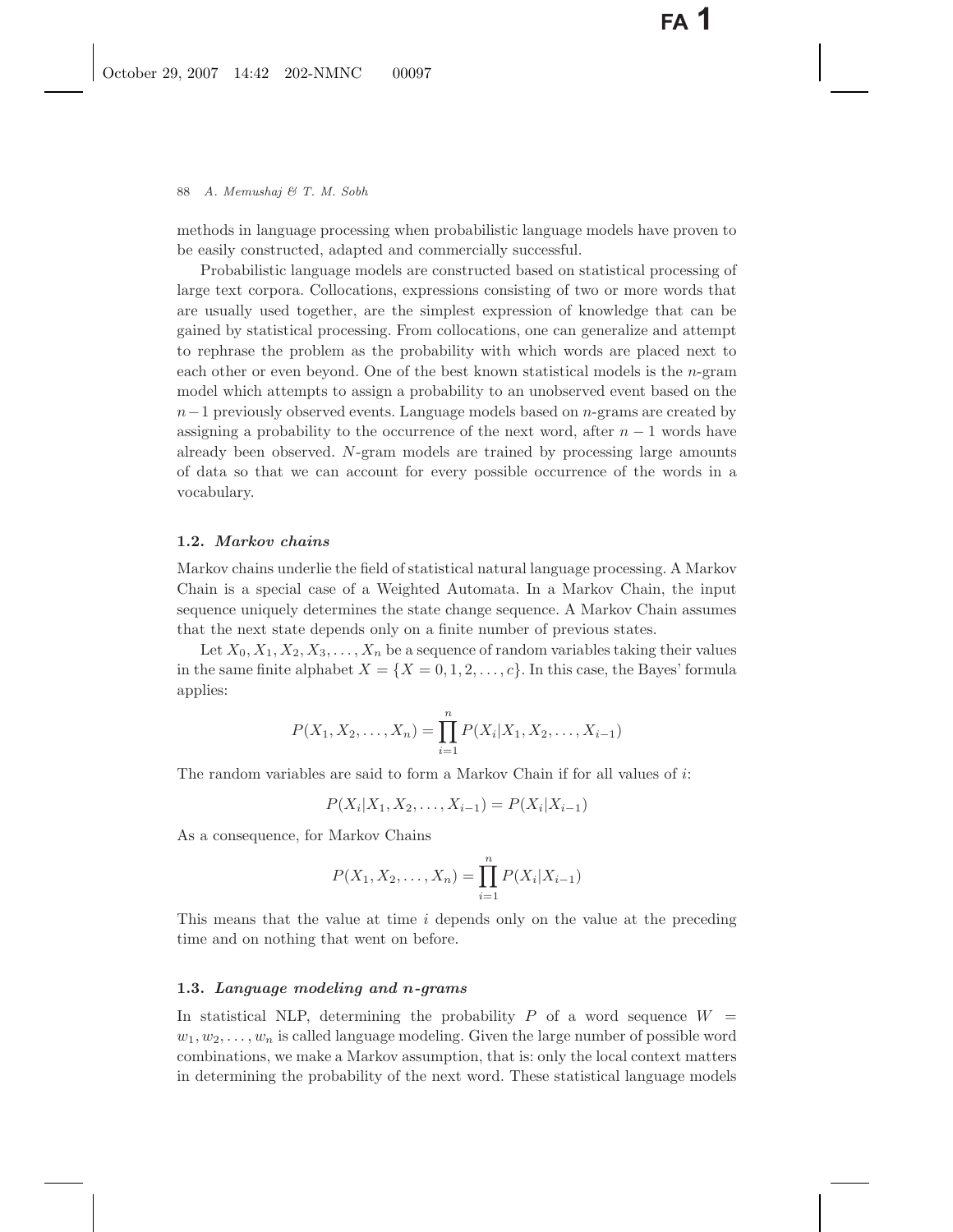are called n-gram models. An n-gram model uses the previous  $n-1$  observed words to predict the next one. An n-gram model is defined as the probability function, a conditional probability, of the current word given  $n - 1$  previous words. This can be expressed with this formula:

$$
P(W_1, W_2, \dots, W_{n-1}, W_n) = P(W_1)P(W_2|W_1)P(W_3|W_1^2)\cdots P(W_n|W_1^{n-1})
$$

$$
P(W_1^n) = \prod_{k=1}^n P(W^k|W_1^{k-1})
$$

The assumption made in n-gram models is that only the local context (the prior  $n-1$  words) is relevant, and so we modify the above general probability function as below:

$$
P(W_n|W_1^{n-1}) \approx P(W_n|W_{n-N+1}^{n-1})
$$

For the case when  $N = 2$ , we have a Bigram. When  $N = 3$ , we have a Trigram. When  $N = 4$ , we have a Fourgram. Substituting N in each case, we have these equations:

Bigram Equation:

$$
P(W_1^n) \approx P(W_n | W_{n-1}^{n-1})
$$

Trigram Equation:

$$
P(W_1^n) \approx P(W_n | W_{n-2}^{n-1})
$$

Fourgram Equation:

$$
P(W_1^n) \approx P(W_n | W_{n-3}^{n-1})
$$

In this paper, we will use the above equations to calculate grapheme  $n$ -grams by substituting  $W_n$  with  $G_n$ .

### **1.4.** *Maximum likelihood estimate (MLE)*

N-gram models can be trained by counting words in a corpus and normalizing. We take a training corpus and from this corpus take the count of a particular  $n$ -gram and divide this count by the sum of all the n-grams that share the same first word. For example, for a bigram, the MLE is calculated as:

$$
P(W_2|W_1) = f(W_2|W_1) = \frac{C(W_1, W_2)}{C(W_1)}
$$

This process generates the MLE (Maximum Likelihood Estimate) because all the probability mass is given to the n-grams observed in the training corpus while a zero probability mass is given to all other  $n$ -grams, which could be observed if the training corpus were larger.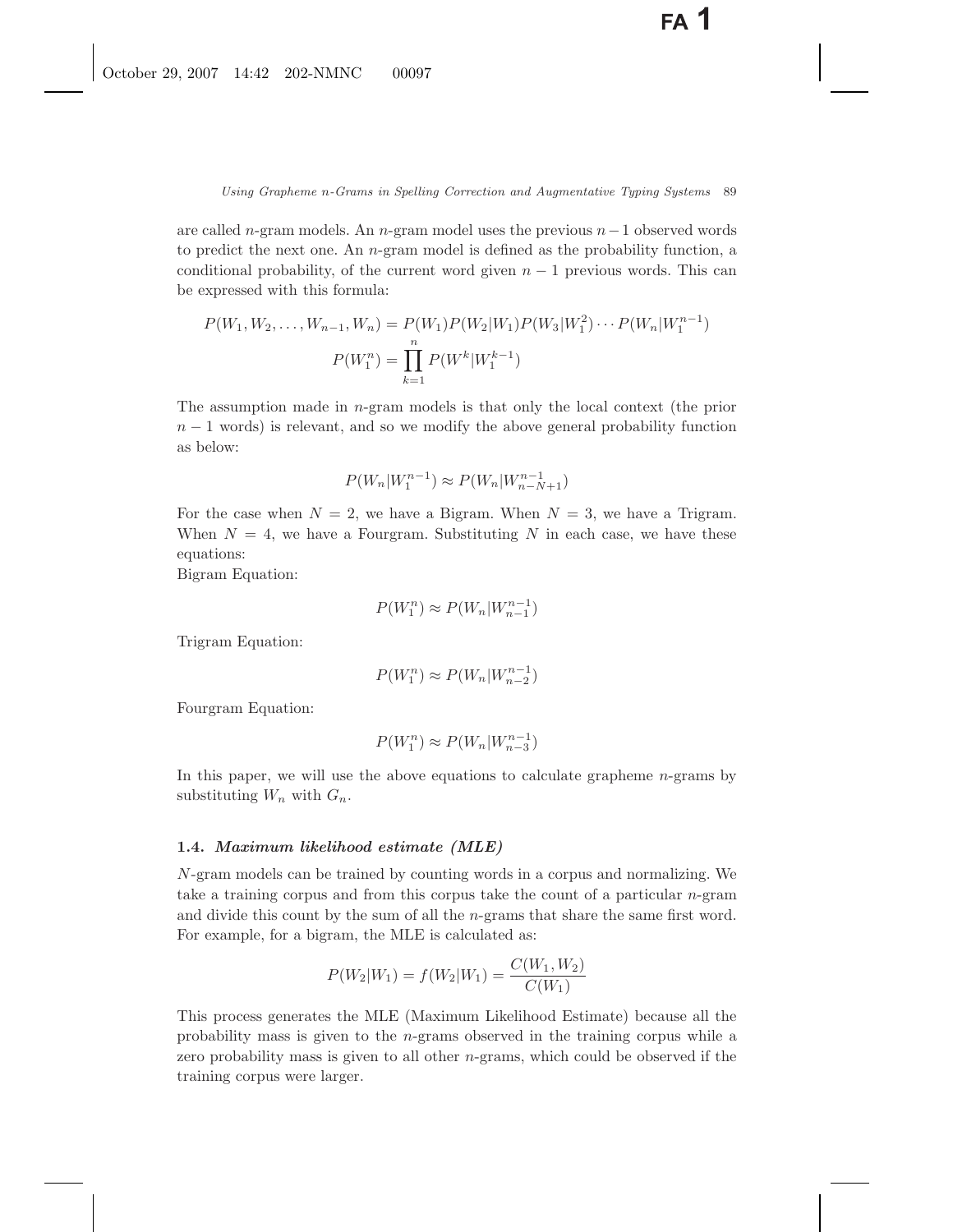## **1.5.** *Smoothing algorithms*

Smoothing is a technique used to better estimate probabilities when there is insufficient data to estimate probabilities accurately.3*,*<sup>4</sup> Simple n-gram models are trained from some corpus and because any particular training corpus is finite, naturally occurring n-grams are bound to be missing from it. Assigning a non-zero probability to an unseen N-gram is the focus of the smoothing techniques and algorithms and accounts for the fact that even though some N-grams have not been seen in the training corpus, they can possibly be encountered if our training corpus were larger or included data from a different knowledge domain.

#### 1.5.1. *Add one smoothing*

A simple way of doing smoothing is to add 1 to the count of each N-gram represented in our  $N$ -dimensional matrix of observed  $N$ -grams and then multiplying by a normalization factor  $N/N + V$ , where V is the number of grapheme types (the alphabet size). The adjusted count would then be expressed  $as:^7$ 

$$
c_i^* = (c_i + 1)\frac{N}{(N+V)}
$$

In the case of a bigram, the smoothed probability function  $p^*$  changes as shown below:

Normal Bigram Probability:

$$
P(W_2|W_1) = \frac{C(W_1, W_2)}{C(W_1)}
$$

Adjusted Bigram Probability:

$$
p^*(W_n|W_{n-1}) = \frac{C(W_{n-1}W_n) + 1}{C(W_{n-1}) + V}
$$

where  $V$  is the alphabet size. Add-One smoothing performs worse than other smoothing techniques unless there is a very large amount of data in the training corpus.<sup>3</sup>*,*<sup>4</sup>

#### 1.5.2. *Witten-Bell discounting*

Smoothing can also be seen as discounting, lowering the probability mass spread over the observed n-grams in the existing corpus and spreading that over the nonobserved  $n$ -grams. Witten-Bell discounting is based on the concept of estimating the probability of seeing a zero-frequency n-gram. This probability can be "modeled" by the probability of seeing an  $n$ -gram for the first time. This probability is simple to compute since the count of "first-time" n-grams is equal to the number of n-gram types seen in the training data. Witten-Bell discounting is then formulated as:<sup>7</sup>

$$
C_i^* = \begin{cases} \frac{T}{Z} \times \frac{N}{N+T} & \text{if } C_i = 0\\ C_i \frac{N}{N+T} & \text{if } C_i > 0 \end{cases}
$$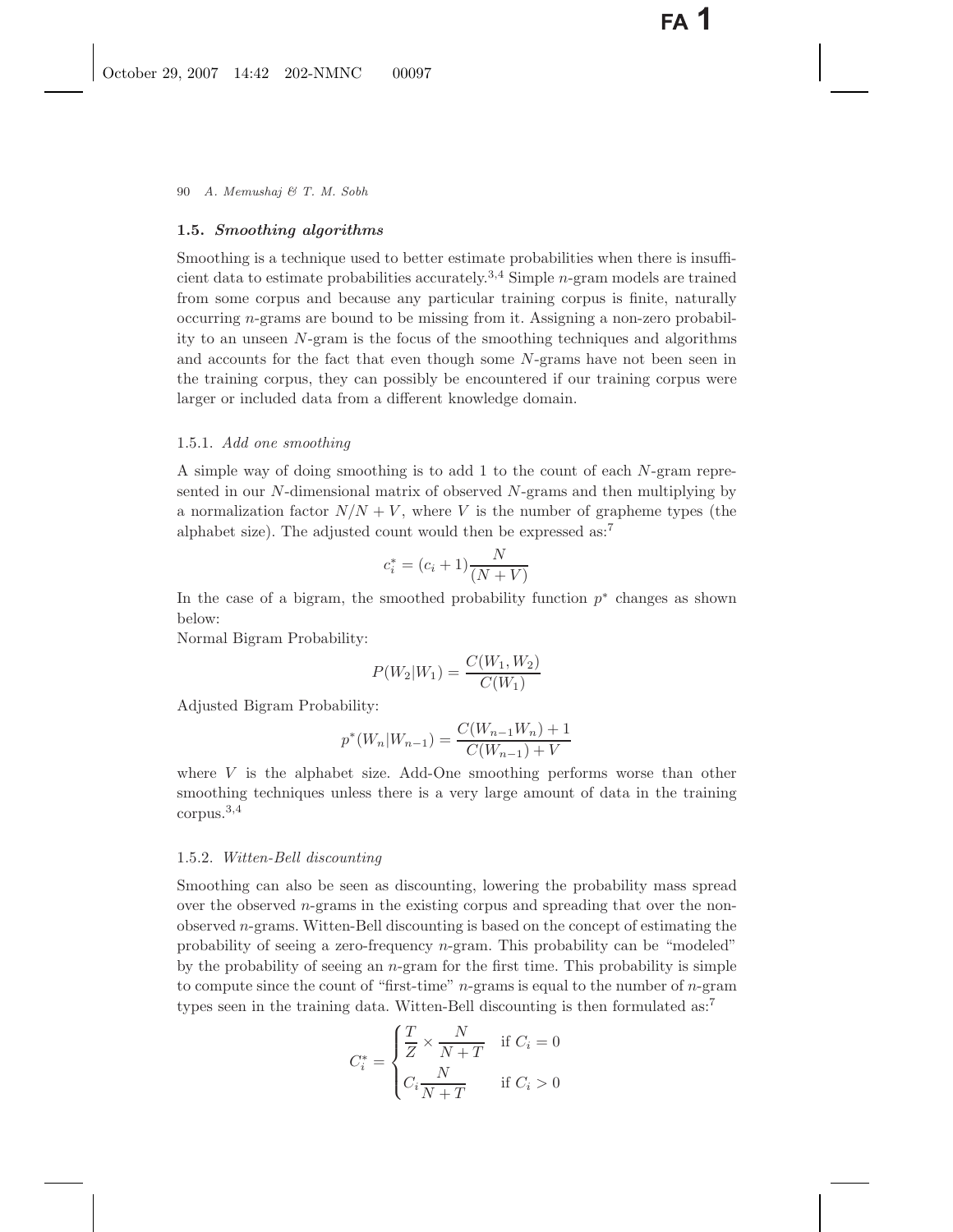where N is the number of n-gram tokens, T is the number of observed n-grams and Z is the total number of zero-count *n*-grams.

#### 1.5.3. *Good-Turing estimation*

Good-Turing Estimation reallocates the probability mass of  $n$ -grams that occur  $r+1$  times in the training data to the *n*-grams that occur r times:<sup>8</sup>

$$
r^* = (r+1)\frac{n_{r+1}}{n_{-}}
$$

where  $n_r$  is the number of *n*-grams seen exactly r times. This can be converted to a probability for the *n*-gram  $\alpha$  with *r* count:  $P(\alpha) + \frac{r^*}{N}$ 

### 1.5.4. *Back-off*

The discounting seen above can help us with the zero-count  $n$ -grams, but we can also utilize a lower-level n-gram to compute the probability of a higher-level n-gram. There are two methods to do just that — back-off and deleted interpolation. In both models, an N-gram model is built based on an  $N-1$  model. The difference between the two is that in back-off, once an  $n$ -gram has a non-zero count then lower level n-grams are not utilized.

For a trigram model, the back-off algorithm is expressed as:<sup>7</sup>

$$
P(W_i|W_{i-2}W_{i-1})
$$
  
= 
$$
\begin{cases} P(W_i|W_{i-2}W_{i-1}) & \text{if } C(W_{i-2}W_{i-1}W_i) > 0 \\ \alpha_1 P(W_i|W_{i-1}) & \text{if } C(W_{i-2}W_{i-1}W_i) = 0 \text{ and } C(W_{i-1}W_i) > 0 \\ \alpha_2 P(W_i) & \text{otherwise} \end{cases}
$$

where the weighing coefficients  $\alpha_1$  and  $\alpha_2$  are functions of the preceding word string,  $\alpha_1$  is a function of  $W_{n-2}^{n-1}$  and  $\alpha_2$  is a function of  $W_{n-1}$  for the trigram model.

### 1.5.5. *Interpolation*

Interpolation is a method that combines bigram probabilities with unigram probabilities to estimate the probability of an unseen bigram by utilizing the probability of the unigram contained within the bigram.<sup>7</sup> The deleted interpolation algorithm combines the probabilities of all lower order  $n$ -grams with the highest order  $n$ -gram by attaching linear weights to all language models. The Linear Interpolation for an n-gram model can be expressed as:

$$
P_{LI}(W_i|W_{i-n+1}^{i-1}) = \lambda_1 P(W_i|W_{i-n+1}^{i-1}) + \dots + \lambda_n P(W_i)
$$

where the sum of all  $\lambda$  is equal to 1:  $\sum \lambda_i = 1$ 

Recursively, this equation can be expressed as:

$$
P_{LI}(W_i|W_{i-n+1}^{i-1}) = (1 - \lambda_{W_{i-n+1}^{i-1}})P(W_i|W_{i-n+1}^{i-1}) + \lambda_{W_{i-n+1}^{i-1}}P_{LI}(W_i|W_{i-n+2}^{i-1})
$$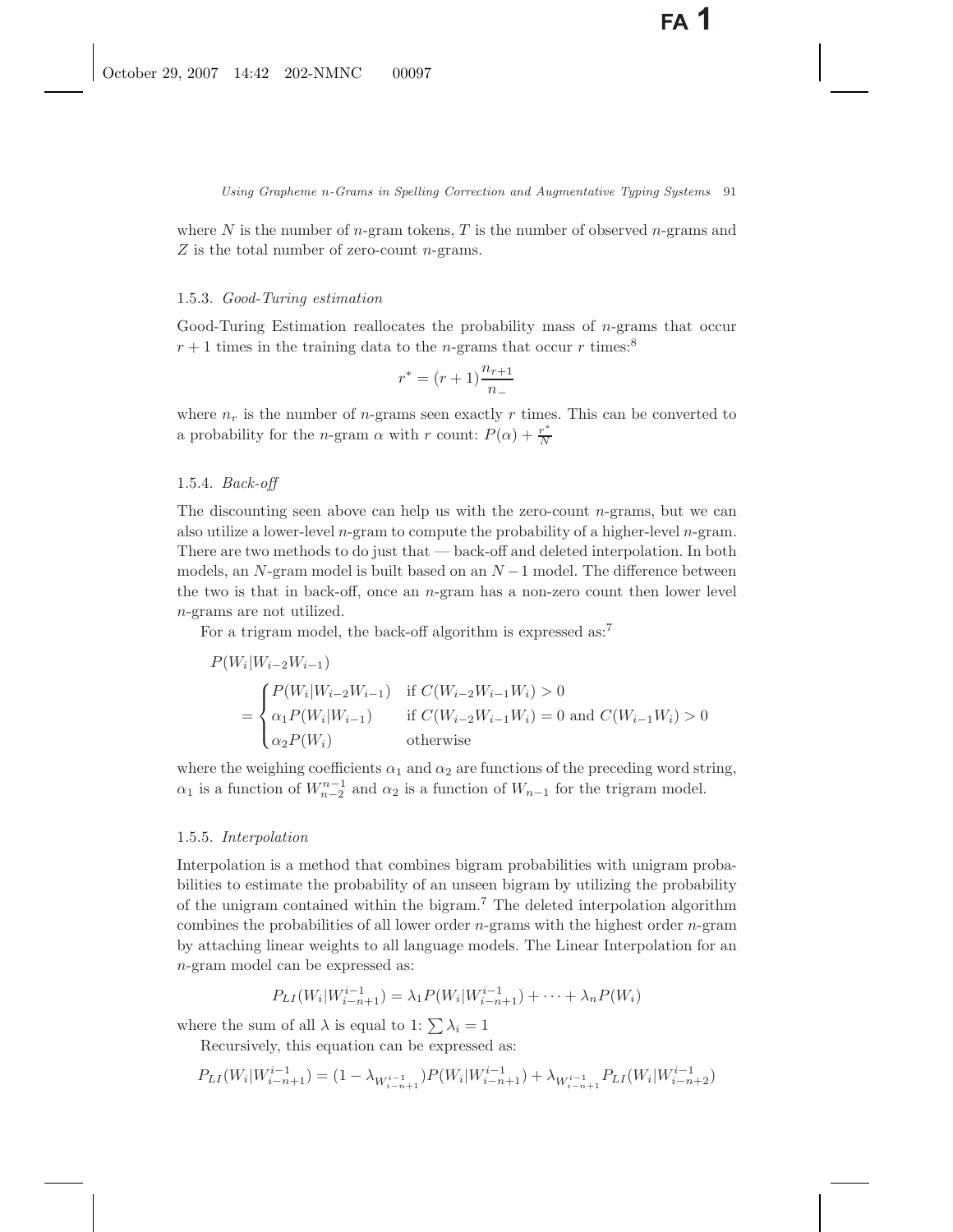The  $\lambda$  values are trained in order to maximize the likelihood of the held-out corpus (a portion of the corpus that is separated from the training data and used to test out the language model trained on the training data).

# **1.6.** *Entropy and perplexity*

Entropy is one of the most common metrics used to evaluate n-gram models. Entropy is the minimum number of bits it would take to encode a piece of information.<sup>2</sup> Entropy is calculated by establishing a variable  $X$  that ranges over words or letters and that has a probability function  $p(x)$ . Entropy is then defined as:<sup>2</sup>

$$
H(X) = -\sum_{x \in X} p(x) \log_2 p(x)
$$

Perplexity is defined as  $2^H$  and gives us the weighted average number of choices a variable has to make.<sup>6,7</sup> Thus, if the entropy of our grapheme language model is 2, then on average, there are 4 possible choices for the next grapheme.

# **1.7.** *Minimum edit distance*

The minimum edit distance between two strings is the smallest number of changes (insertions, deletions, substitutions) needed to convert one string into the other where each of the above operations has a cost of 1. A more general requirement is that each of the operations can have a different cost, i.e. insertions and deletions would have a cost of 1 and substitution would have a cost of 2 since a substitution is comprised of one deletion and one insertion. The minimum edit distance is calculated by utilizing dynamic programming. The general case minimum edit distance algorithm,<sup>7</sup> where the cost of each operation is a variable, is shown below:

*function MIN-EDIT-DISTANCE* (*target,source*) *returns min-distance*

 $n \leftarrow \text{LENGTH}( \text{target})$  $m \leftarrow \text{LENGTH}(\text{source})$ *Create a distance matrix distance* $[n+1, m+1]$ *distance*  $[0, 0] \leftarrow 0$ *for each column i from* 0 *to n do for each row j from* 0 *to m do*  $distance[i, j] \leftarrow MIN(distance[i - 1, j] + ins-cost)target_i$  $distance[i-1, j-1] + subset-cost(source<sub>i</sub>, target<sub>i</sub>),$  $distance[i, j - 1] + del-cost(source_j)$ 

# **2. Proposed Approach**

# **2.1.** *Overview*

Probabilistic language modeling is widely used in spelling correction and handwriting recognition systems among other widespread usage of such models. As mentioned before, probabilistic language models are built via processing written or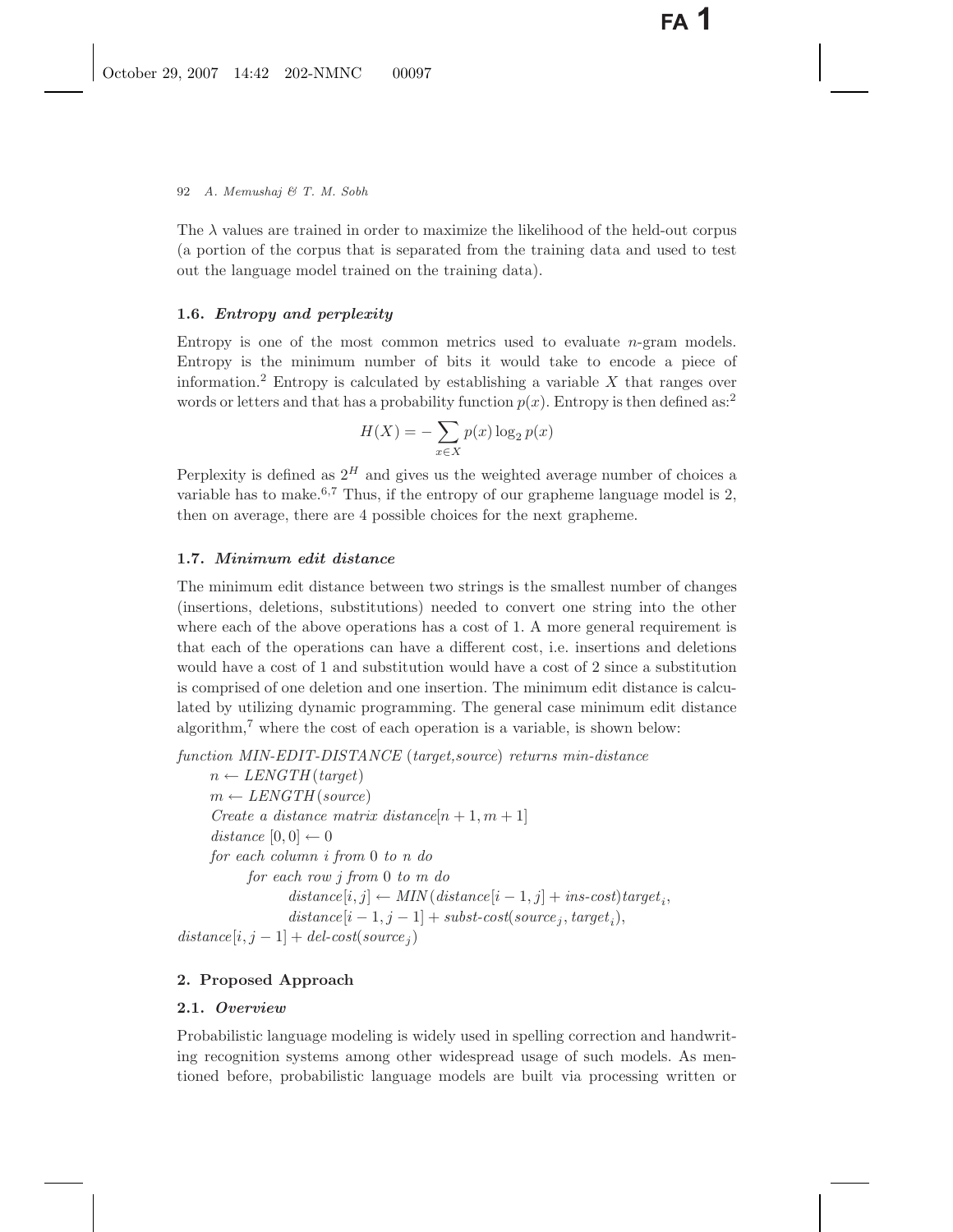recorded spoken language in order to infer structural knowledge about the language. The most common probabilistic models are word  $n$ -gram models. Word n-gram models suffer from data sparseness because of the uneven distribution of lexical constructs in the text corpus used to train the model. Building even the simplest word n-gram model, a bigram, which attempts to assign a probability to the event where we encounter word  $W_n$  after we have seen word  $W_{n-1}$ , requires that we attempt to assign probabilities to all the possible  $\{W_nW_{n-1}\}\)$  word pairs from their frequency in the given training corpus. Even for a modest dictionary N of 10,000 words, it would require that we see at least one event for each of the  $N^2$ possible pairs, in this case 100 million possible pairs. The possible number of word sequences increases to  $N^3$  and  $N^4$  for trigram and fourgram models respectively. Training such models requires immense amounts of text and since even large corpora such as those for the English language suffer from data sparseness, a language model based on word n-grams for the Albanian language is even more of a challenge since there are no available corpora for the Albanian language.

Our technique attempts to overcome this challenge by utilizing grapheme  $n$ -gram models which can infer morphological knowledge of the language from a smaller corpus. The intuition that led us to attempting to utilize such models is based on the fact that graphemes are the smallest sub-word unit in a language.

Spellcheckers and handwriting recognition systems are judged on their coverage/recall, flagging/precision, and suggestion adequacy characteristics. Our technique attempts to improve suggestion adequacy in either a spelling correction system or a typing system by utilizing grapheme n-gram probabilistic models. In a spelling correction system, after a word has been flagged as misspelled, a Minimum Edit Distance algorithm can be used to compare a given word to each word from a dictionary and then generate a list of suggested replacement words that differ from the original word with a minimal number of insertions, deletions, or replacements. Simply listing these suggestions does not provide satisfactory suggestion adequacy so we need to add additional criteria to the ranking so that a correct suggestion from the list is always at or near the front of the list of suggestions. In an augmentative typing system, suggestions can be generated while words are being typed in order to minimize the amount of typing needed for each word.

In the sections below, we describe the steps and decisions in the process as well as the results generated by our technique.

# **2.2.** *Obtaining and preparing the text source*

The first step in building an n-gram language model is the creation and preparation of the training corpus. A fiction novel by Fatos Kongoli was chosen as our corpus as it is a somewhat representative example of the commonly written and spoken language today in Albania. The text is short, containing 83,141 word tokens and 25,405 word types. The large number of word types, as compared to English, reflects the highly inflectional nature of Albanian. The text was in raw form with no markups or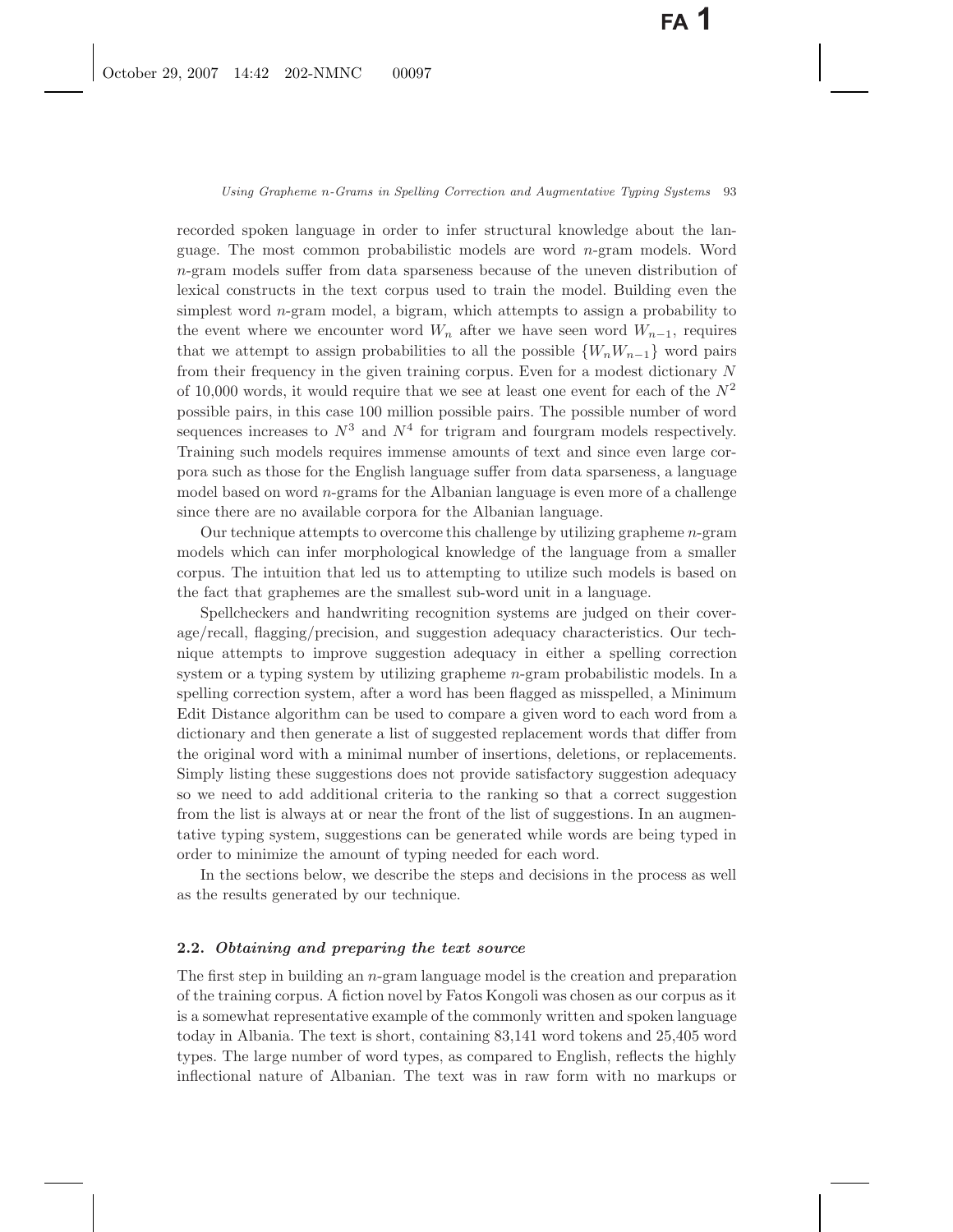any pre-processing done. We used this text to build the dictionary as well as the grapheme bigram, trigram, and fourgram probabilities. The text was converted to lowercase assuming that any proper names will have a very low frequency and will not bias our probabilities. Word tokens were assumed to be the text within white spaces. All non-alphabetic characters were removed, leaving only words and white spaces in the text.

# **2.3.** *Building the language model*

The next step in building the language model is the generation of Maximum Likelihood Estimates for our *n*-grams. In this paper, we have generated Maximum Likelihood Estimates for the Bigram, Trigram, and Fourgram models. The formula for generating the MLE for a bigram is:

$$
P(W_2|W_1) = f(W_2|W_1) = \frac{C(W_1, W2)}{C(W_1)}
$$

Some of the bigram MLE values are shown in the table below:

|               | a.       |          | $\mathcal{C}$ | d                | е            |          | g            |
|---------------|----------|----------|---------------|------------------|--------------|----------|--------------|
| a.            | 0.000116 | 0.007512 | 0.005125      | 0.020906         | 0.00099      | 0.015024 | 0.008269     |
| $\mathbf b$   | 0.168818 | $\Omega$ |               | 0.000253         | 0.098203     | $\Omega$ |              |
| $\mathcal{C}$ | 0.210843 | $\Omega$ |               | $\left( \right)$ | 0.189157     | $\Omega$ |              |
| <sub>d</sub>  | 0.050644 | $\Omega$ |               |                  | 0.092934     | $\Omega$ | $8.70E - 05$ |
| $\mathbf{e}$  | 0.004328 | 0.002255 | 0.005181      | 0.032671         | $6.10E - 05$ | 0.00896  | 0.025905     |
| f             | 0.174653 | $\Omega$ |               |                  | 0.084805     | $\Omega$ |              |
| g             | 0.245828 | $\Omega$ |               | 0.00194          | 0.022119     | $\Omega$ |              |

Table 1. Bigram maximum likelihood estimates.

The formula for generating MLE for a trigram is:

$$
P(W_3|W_1, W_2) = f(W_3|W_1, W_2) = \frac{C(W_1, W_2, W_3)}{C(W_1, W_2)}
$$

Some of the trigram MLE values are shown in the table below:

Table 2. Trigram maximum likelihood estimates.

|    | a            | b                | $\mathcal{C}$    | d                | $\mathbf{e}$ |                  | g                |
|----|--------------|------------------|------------------|------------------|--------------|------------------|------------------|
| aa | $\cup$       | $\left( \right)$ | $\cup$           | $\left( \right)$ |              | 0.5              | $\left( \right)$ |
| ab | 0.364341     | $\left( \right)$ | $\left( \right)$ | $\left( \right)$ | 0.062016     | $\theta$         | $\theta$         |
| ac | 0.090909     | $\Omega$         | $\left( \right)$ | $\left( \right)$ | 0.034091     | 0                | $\theta$         |
| ad | 0.08078      | 0                | $\left( \right)$ | $\left( \right)$ | 0.027855     | 0                | $\theta$         |
| ae | 0            | 0                | $\left( \right)$ | 0                | $\theta$     | $\theta$         |                  |
| ba | 0            | 0.065967         | $\Omega$         | 0.007496         | 0            | $\theta$         | 0.002999         |
| bb | $\mathbf{0}$ |                  |                  |                  |              | $\left( \right)$ |                  |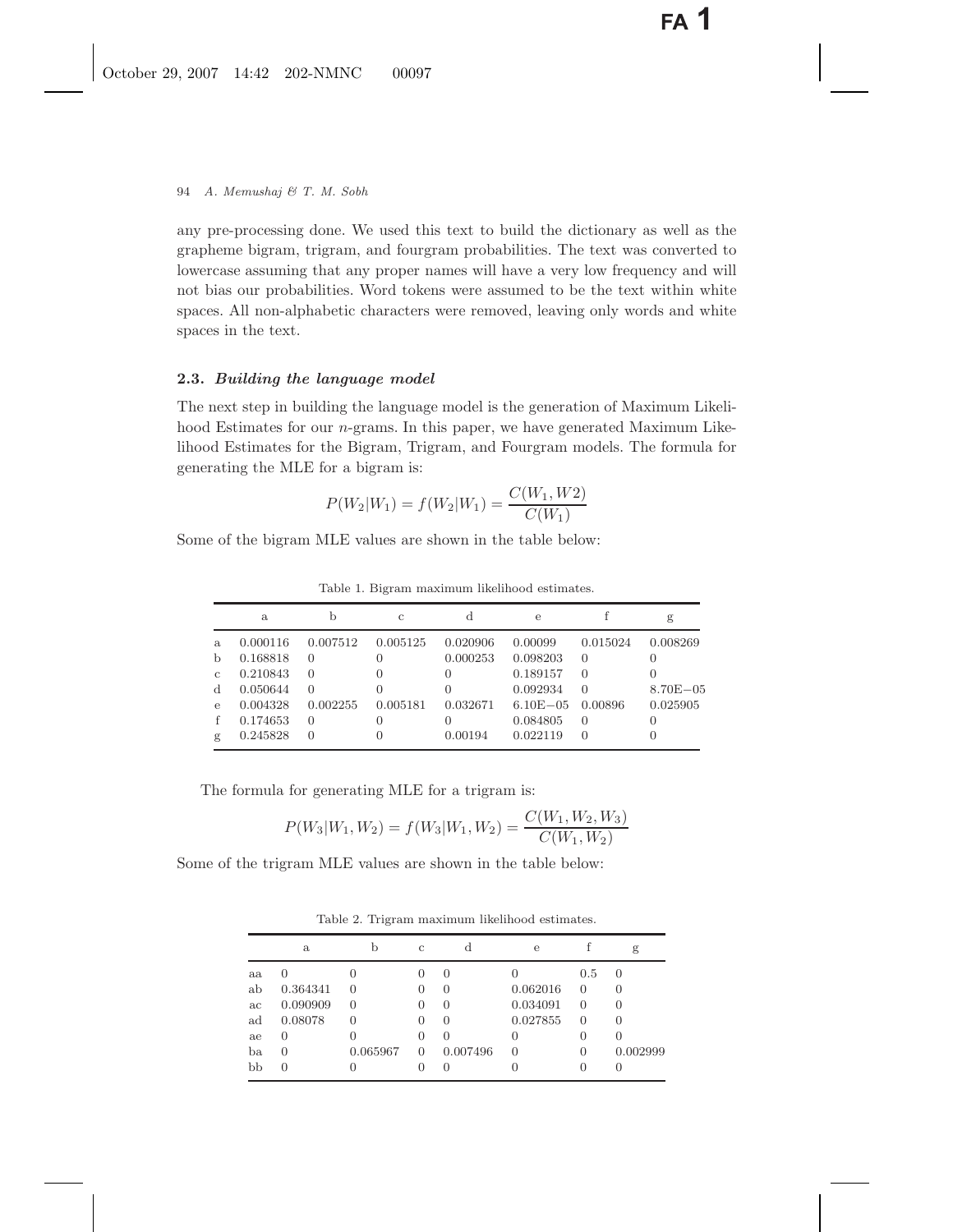The formula for generating MLE for a fourgram is:

$$
P(W_4|W_1, W_2, W_3) = f(W_4|W_1, W_2, W_3) = \frac{C(W_1, W_2, W_3, W_4)}{C(W_1, W_2, W_3)}
$$

Some of the MLE values for the fourgram model are shown below:

|     | $\mathbf{a}$ | b                | $\mathbf{c}$ | d              | e        | $\pm$          | g              | h              |                  |                | k                |          |
|-----|--------------|------------------|--------------|----------------|----------|----------------|----------------|----------------|------------------|----------------|------------------|----------|
| aaa | $\theta$     | $\left( \right)$ | $\theta$     | U              | $\theta$ | $\theta$       | $\theta$       | $\theta$       | $\left( \right)$ | $\theta$       | $\left( \right)$ |          |
| aab | 0            | $\theta$         | $\theta$     | $\theta$       | 0        | $\overline{0}$ | $\theta$       | 0              | $\theta$         | 0              | $\theta$         | $\theta$ |
| aac | 0            | $\theta$         | $\theta$     | 0              | 0        | $\theta$       | $\theta$       | 0              | $\Omega$         | 0              | $\Omega$         | $\Omega$ |
| aad | 0            | $\theta$         | $\theta$     | $\overline{0}$ | $\theta$ | $\theta$       | $\theta$       | $\theta$       | $\left( \right)$ | 0              | $\Omega$         | $\Omega$ |
| aae | 0            | $\theta$         | $\theta$     | 0              | 0        | $\theta$       | $\theta$       | $\theta$       | $\theta$         | 0              | $\Omega$         | 0        |
| aba | 0            | $\left( \right)$ | $\theta$     | 0              | 0        | $\overline{0}$ | $\overline{0}$ | $\overline{0}$ | 0.744681         | $\overline{0}$ | 0.148936         | 0.021277 |
| abb | 0            | $\theta$         | $\theta$     | $\theta$       | $\theta$ | $\theta$       | $\theta$       | 0              | $\theta$         |                |                  |          |

Table 3. Fourgram maximum likelihood estimates.

As is clear from the generated MLE values, MLE allocates all of the probability mass on the observed events and zero probability mass on unseen events. In building our language model, we have not only calculated the MLE values, but we have also applied two smoothing algorithms. The tables below show samples of values for both Add-One Smoothing and Witten-Bell Discounting for the bigram, trigram, and fourgram models.

Table 4. Bigram probabilities after add-one smoothing.

|              | a        | b             | $\mathcal{C}$ | d             | e        |              | g        |
|--------------|----------|---------------|---------------|---------------|----------|--------------|----------|
| a.           | 0.000175 | 0.00757       | 0.005183      | 0.020964      | 0.001048 | 0.015083     | 0.008328 |
| $\mathbf b$  | 0.169071 | 0.000253      | 0.000253      | 0.000506      | 0.098456 | 0.000253     | 0.000253 |
| $\mathbf{c}$ | 0.212048 | 0.001205      | 0.001205      | 0.001205      | 0.190361 | 0.001205     | 0.001205 |
| $\mathbf d$  | 0.050731 | $8.70E - 0.5$ | $8.70E - 0.5$ | $8.70E - 0.5$ | 0.093021 | $8.70E - 05$ | 0.000174 |
| $\mathbf{e}$ | 0.004389 | 0.002316      | 0.005242      | 0.032732      | 0.000122 | 0.009021     | 0.025966 |
| f            | 0.174968 | 0.000315      | 0.000315      | 0.000315      | 0.08512  | 0.000315     | 0.000315 |
| g            | 0.246023 | 0.000194      | 0.000194      | 0.002134      | 0.022313 | 0.000194     | 0.000194 |

Table 5. Bigram probabilities after Witten-Bell discounting.

|               | a.       | b        | $\mathcal{C}$ | d        | $\epsilon$   | f        | g            |
|---------------|----------|----------|---------------|----------|--------------|----------|--------------|
| a.            | 0.000116 | 0.00751  | 0.005123      | 0.020899 | 0.00099      | 0.015019 | 0.008266     |
| $\mathbf{h}$  | 0.167607 | 0.000512 | 0.000512      | 0.000251 | 0.097499     | 0.000512 | 0.000512     |
| $\mathcal{C}$ | 0.203351 | 0.002369 | 0.002369      | 0.002369 | 0.182435     | 0.002369 | 0.002369     |
| $\mathbf d$   | 0.050536 | 0.000177 | 0.000177      | 0.000177 | 0.092737     | 0.000177 | $8.70E - 05$ |
| $\epsilon$    | 0.004326 | 0.002254 | 0.005179      | 0.032659 | $6.10E - 05$ | 0.008957 | 0.025896     |
| f             | 0.173206 | 0.000637 | 0.000637      | 0.000637 | 0.084102     | 0.000637 | 0.000637     |
| g             | 0.244475 | 0.000393 | 0.000393      | 0.00193  | 0.021997     | 0.000393 | 0.000393     |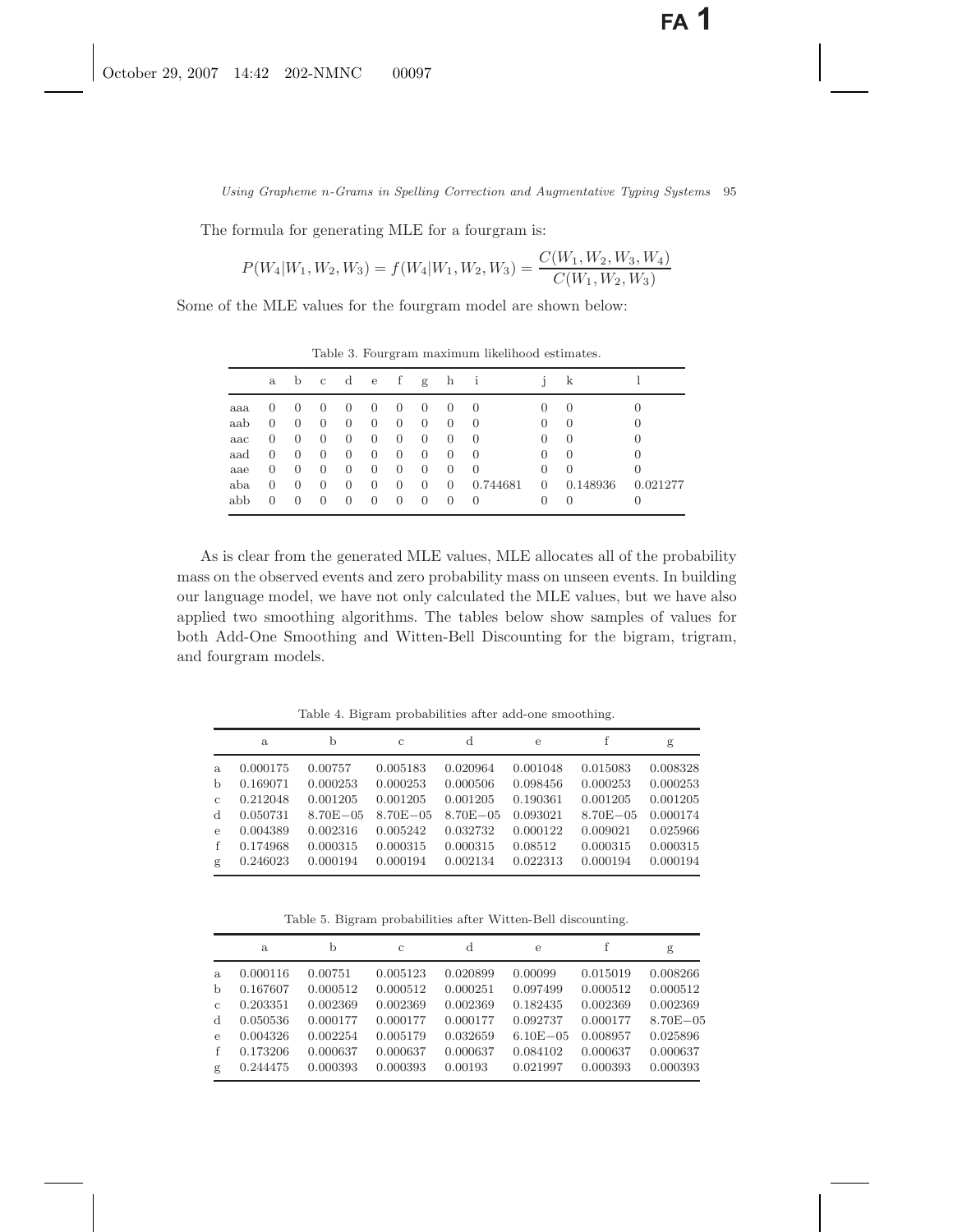|    | a.       | b        | $\mathbf{C}$ | d        | e        |          | g        |
|----|----------|----------|--------------|----------|----------|----------|----------|
| aa | 0.03125  | 0.03125  | 0.03125      | 0.03125  | 0.03125  | 0.0625   | 0.03125  |
| ab | 0.301887 | 0.006289 | 0.006289     | 0.006289 | 0.056604 | 0.006289 | 0.006289 |
| ac | 0.076271 | 0.008475 | 0.008475     | 0.008475 | 0.033898 | 0.008475 | 0.008475 |
| ad | 0.077121 | 0.002571 | 0.002571     | 0.002571 | 0.028278 | 0.002571 | 0.002571 |
| ae | 0.021277 | 0.021277 | 0.021277     | 0.021277 | 0.021277 | 0.021277 | 0.021277 |
| ba | 0.001435 | 0.064562 | 0.001435     | 0.008608 | 0.001435 | 0.001435 | 0.004304 |
| bb | 0.033333 | 0.033333 | 0.033333     | 0.033333 | 0.033333 | 0.033333 | 0.033333 |

Table 6. Trigram probabilities after add-one smoothing.

Table 7. Trigram probabilities after Witten-Bell discounting.

|     | a.       | b        | $\mathcal{C}$ | d        | e        |          | g        |
|-----|----------|----------|---------------|----------|----------|----------|----------|
| aa  | 0.025911 | 0.025911 | 0.025911      | 0.025911 | 0.025911 | 0.137243 | 0.025911 |
| ab  | 0.352976 | 0.001418 | 0.001418      | 0.001418 | 0.060081 | 0.001418 | 0.001418 |
| ac  | 0.086634 | 0.002045 | 0.002045      | 0.002045 | 0.032488 | 0.002045 | 0.002045 |
| ad  | 0.080022 | 0.000521 | 0.000521      | 0.000521 | 0.027594 | 0.000521 | 0.000521 |
| a.e | 0.0084   | 0.0084   | 0.0084        | 0.0084   | 0.0084   | 0.0084   | 0.0084   |
| ba  | 0.000282 | 0.065707 | 0.000282      | 0.007467 | 0.000282 | 0.000282 | 0.002987 |
| bb  | 0.033333 | 0.033333 | 0.033333      | 0.033333 | 0.033333 | 0.033333 | 0.033333 |

Table 8. Fourgram probabilities after add-one smoothing.

|     | a.       | b        | $\mathcal{C}$ | d        | e        |          | g        |
|-----|----------|----------|---------------|----------|----------|----------|----------|
| aaa | 0.033333 | 0.033333 | 0.033333      | 0.033333 | 0.033333 | 0.033333 | 0.033333 |
| aab | 0.033333 | 0.033333 | 0.033333      | 0.033333 | 0.033333 | 0.033333 | 0.033333 |
| aac | 0.033333 | 0.033333 | 0.033333      | 0.033333 | 0.033333 | 0.033333 | 0.033333 |
| aad | 0.033333 | 0.033333 | 0.033333      | 0.033333 | 0.033333 | 0.033333 | 0.033333 |
| aae | 0.033333 | 0.033333 | 0.033333      | 0.033333 | 0.033333 | 0.033333 | 0.033333 |
| aba | 0.012987 | 0.012987 | 0.012987      | 0.012987 | 0.012987 | 0.012987 | 0.012987 |
| abb | 0.033333 | 0.033333 | 0.033333      | 0.033333 | 0.033333 | 0.033333 | 0.033333 |

Table 9. Fourgram probabilities after Witten-Bell discounting.

|     | a.       | b        | C        | d        | e        |          | g        |
|-----|----------|----------|----------|----------|----------|----------|----------|
| aaa | 0.033333 | 0.033333 | 0.033333 | 0.033333 | 0.033333 | 0.033333 | 0.033333 |
| aab | 0.033333 | 0.033333 | 0.033333 | 0.033333 | 0.033333 | 0.033333 | 0.033333 |
| aac | 0.033333 | 0.033333 | 0.033333 | 0.033333 | 0.033333 | 0.033333 | 0.033333 |
| aad | 0.033333 | 0.033333 | 0.033333 | 0.033333 | 0.033333 | 0.033333 | 0.033333 |
| aae | 0.033333 | 0.033333 | 0.033333 | 0.033333 | 0.033333 | 0.033333 | 0.033333 |
| aba | 0.00036  | 0.00036  | 0.00036  | 0.00036  | 0.00036  | 0.00036  | 0.00036  |
| abb | 0.033333 | 0.033333 | 0.033333 | 0.033333 | 0.033333 | 0.033333 | 0.033333 |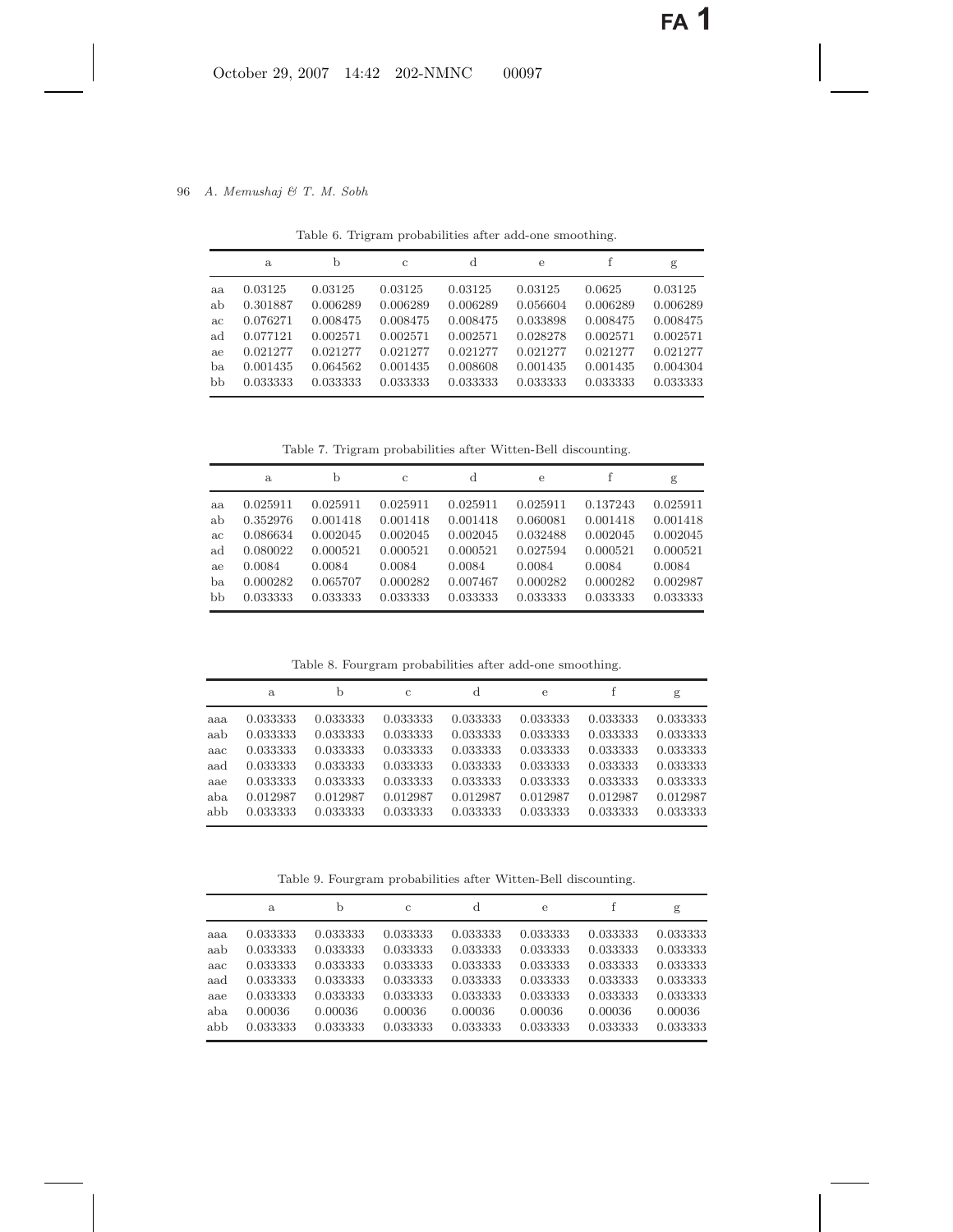After the MLE, Add-One and Witten-Bell language models were created, and we calculated the entropy for the Bigram, Trigram, and Fourgram models as below:

| Bigram MLE Entropy           | 3.01867990768389 |
|------------------------------|------------------|
| Bigram Add-One Entropy       | 3.15301080452977 |
| Bigram Witten-Bell Entropy   | 3.18008073400134 |
|                              |                  |
| Trigram MLE Entropy          | 2.01839172229128 |
| Trigram Add-One Entropy      | 3.97363007007406 |
| Trigram Witten-Bell Entropy  | 3.5851641154334  |
|                              |                  |
| Fourgram MLE Entropy         | 1.43200113013433 |
| Fourgram Add-One Entropy     | 4.77572387001751 |
| Fourgram Witten-Bell Entropy | 4.42011483996596 |

We notice that the entropy of any of our smoothed  $n$ -gram models is higher than its MLE entropy. The smoothed models spread the probability mass from the observed events onto unobserved events. While this is required in word n-gram models since it is possible that any sequence of  $n$  words could be observed in a text, it is a bad choice with grapheme n-grams as it is morphologically impossible for many grapheme sequences to be observed in a language. Thus, the smoothed models allocate probability mass on impossible events. While it can be argued that many words are not in the corpus, words in a language are formed of syllables which follow finite construction rules.<sup>5</sup> The entropy for our grapheme fourgram MLE model for the Albanian language is 1.43. The English language entropy has been estimated to be 1.3 by Shannon<sup>9</sup> and 1.75 by Brown *et al.*<sup>1</sup> We will use the MLE model in our spellchecking system.

### **2.4.** *Minimum edit distance implementation*

Minimum Edit Distance calculates the difference in characters between two strings when a character insertion, removal, or replacement is each given a weight of one. Upon encountering a misspelled word during a text scan, we can calculate the minimum edit distance for the misspelled word vs all the words in the dictionary. If the dictionary is already loaded in the main memory (in a system with adequate memory), this scan does not tax the computer and is quick to find the minimum edit distance in each comparison. The minimum edit distance can take any values for the given dictionary, but we will only accept suggestions with a maximum distance of three since words that differ by more than 3 characters are quite different and misspelling is probably not the reason for the input word not being in the dictionary. During our work on the system, it became apparent that the minimum edit distance is useful only when it is smaller or equal than  $1/3$  of the length of the words being compared. If we have a word with 3 characters, and a total of 1,000 words in the dictionary with a length of 3, then the input word will have a minimum edit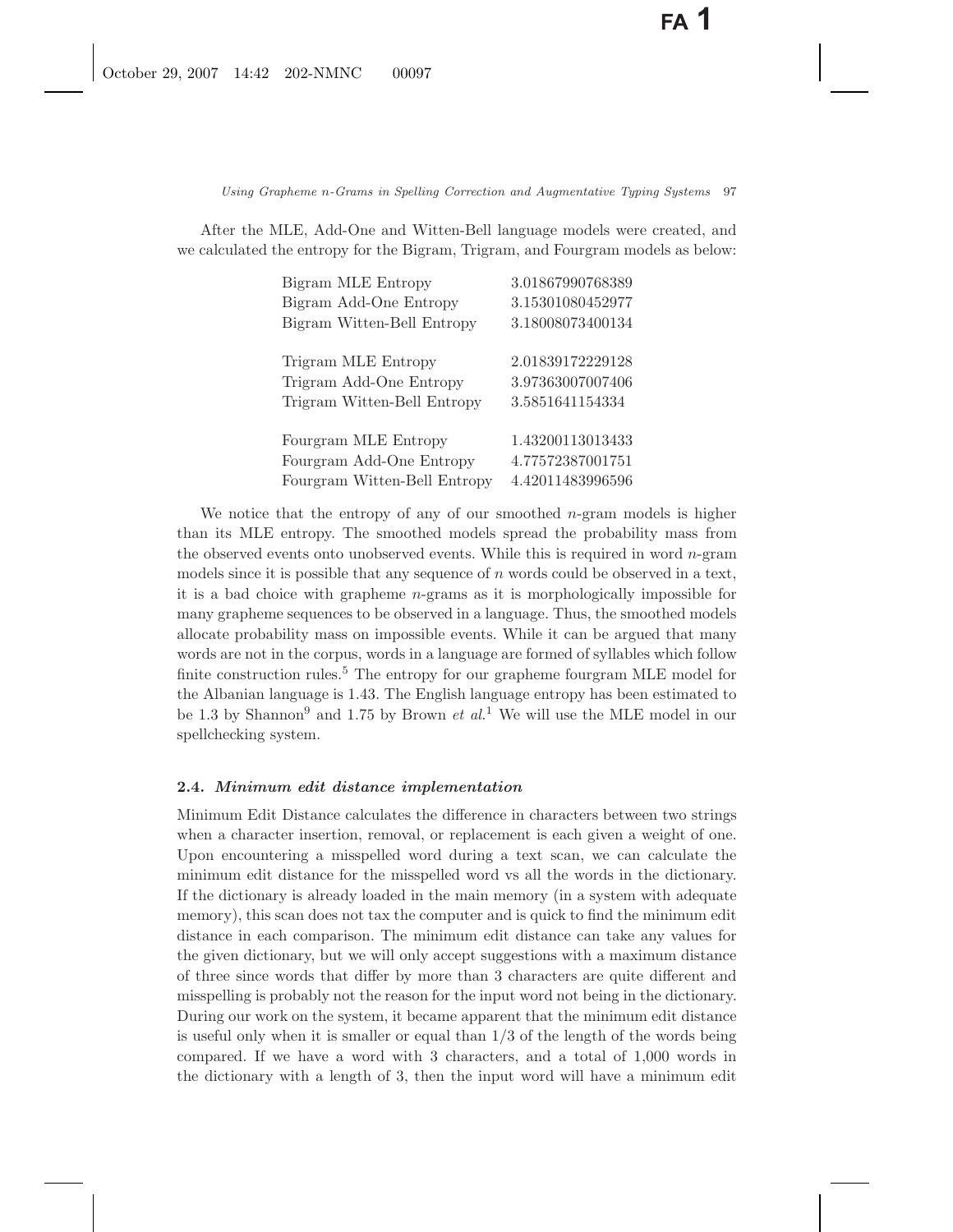distance of 3 with all of these words. Thus, our suggestion list would contain at least all the 1,000 3-character words + all the 2-character words, etc. So it is apparent that the minimum edit distance needs to be used carefully in determining possible suggestions for a misspelled word. We take this into account in our system and, for all words with a length smaller or equal to 3, we allow only suggestions with a minimum edit distance of 1. For all words with length between 4 and 7, we allow only suggestions with a minimum edit distance of 1 or 2. For words having more than 7 characters, we will allow a minimum edit distance of up to 3. Given the relative infrequency of words with more than 10 letters, we will not consider the case when the minimum edit distance of two words is higher than 3.

### **2.5.** *Ranking suggestions created by minimum edit distance*

Once we create a list of all the suggestions, grouped according to the minimum distance, we will most probably have more than one suggestion for each group of suggestions. If we assume that all the suggestions with a smaller minimum edit distance are better suggestions, then that is one criteria of ranking the suggestions. But as we said above, if more than one suggestion exists for each group then we need to rank those suggestions as well. We now have to use this data to create a scoring system to rank our suggestions. For suggestions that have a minimum edit distance of 1 with the original word, we find the position of the differing character, if both the word and the suggestion have the same length. For suggestions that have a minimum edit distance of 2 with the original word, we find the positions of the differing characters, if both the word and the suggestion have the same length. When the length of the misspelled word and the suggestion being scored is the same, it means that we have had character replacement. If the minimum edit distance is 1, then we have one character replacement. If the minimum edit distance is 2, then we have 2 characters that have been replaced and so on for a minimum edit distance of 3. When the replaced character is in the middle of the word, it is neither the first nor the last character in the word; we analyze the trigram formed by the character in question and the surrounding 2 characters, one on each side.

- p**e**rdor
- p**¨e**rdor

Thus, if the word we analyze is 'perdor' and the suggestion is 'përdor', we see that 'e' has been replaced by ' $\ddot{\rm e}$ '. We analyze the trigram  $\{p, \ddot{e}, r\}$  and find the probability/occurrence count assigned to it when the corpus is processed. When the minimum edit distance between the words is 2, we will have to analyze 2 trigrams for each suggestion.

- perdor
- $\bullet$  përçor
- mendor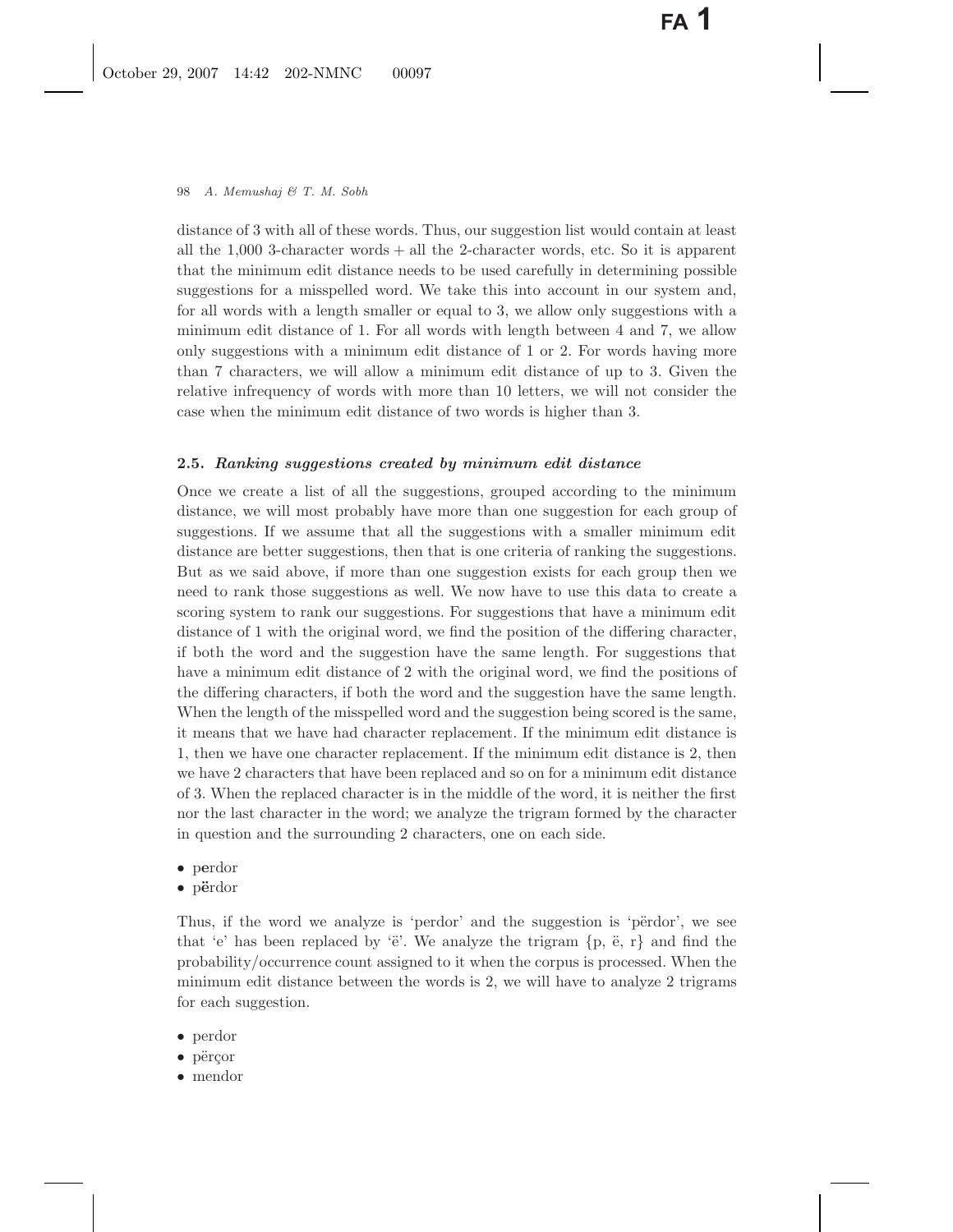If the misspelled word is 'perdor' and a suggestion of minimum edit distance 2 is 'përçor', the differing characters are 'ë' at position  $\{1\}$  and ' $\varsigma$ ' at position  $\{3\}$ so we will have to analyze the trigrams  $\{p, \ddot{e}, r\}$  and  $\{r, \dot{e}, o\}$ . Another suggestion of minimum edit distance 2 is the word 'mendor' and in this case the differing characters are 'm' at position  $\{0\}$  and 'n' at position  $\{2\}$ .

#### **2.6.** *Working with special cases*

While we can easily find a trigram where the differing character is in the middle, for  $\{n'-\{\varepsilon, n, d\}$  we won't be able to do so for the first differing character as it is the first character in the word. We encounter the same problem when the differing character is the last in the word. In both these cases, we could use bigram probabilities. For our example, we would calculate the bigram probability  ${m, e}$ . We observe though that this probability is orders of magnitude larger than any trigram probabilities we have calculated and can skewer our results. We need to modify this probability so that it can be included in our trigram probability distribution. For this reason, I have included two meta-characters, <sup>∧</sup>-to denote the beginning of the word and \$ - to denote the end of the word. In this case, the bigram {m, e} would become the trigram  $\{^{\wedge}, m, e\}$ . We now have to modify our corpus processing program to calculate the probabilities for the trigrams  $\{\wedge, y, z\}$  and  $\{x, y, \$\}.$ 

# **2.7.** *Comparing words with different lengths*

Comparing words with different lengths is more complicated than comparing words with the same length. We need to decide how we will compare the two words in a way that fits our overall approach and that probabilities assigned reflect the correct probability mass.

### 2.7.1. *Comparing words with a minimum edit distance of 1*

When the words being compared (which have different lengths) have a minimum edit distance of 1, then we have two cases to consider:

(1) When the suggested word is shorter than the misspelled word

- ma**s**kinash (misspelled word)
- ma\_kinash (suggestion)

The differing character here is 's' at position 2 which has been removed from the misspelled word to produce the suggestion. We are assigning the probability of the trigram  $\{a, k, i\}$  to the suggestion, thus assigning the probability of the trigram  $\{c, x, c\}$  where x is the character from the suggestion, found at the same position as the "extra" character in the misspelled word.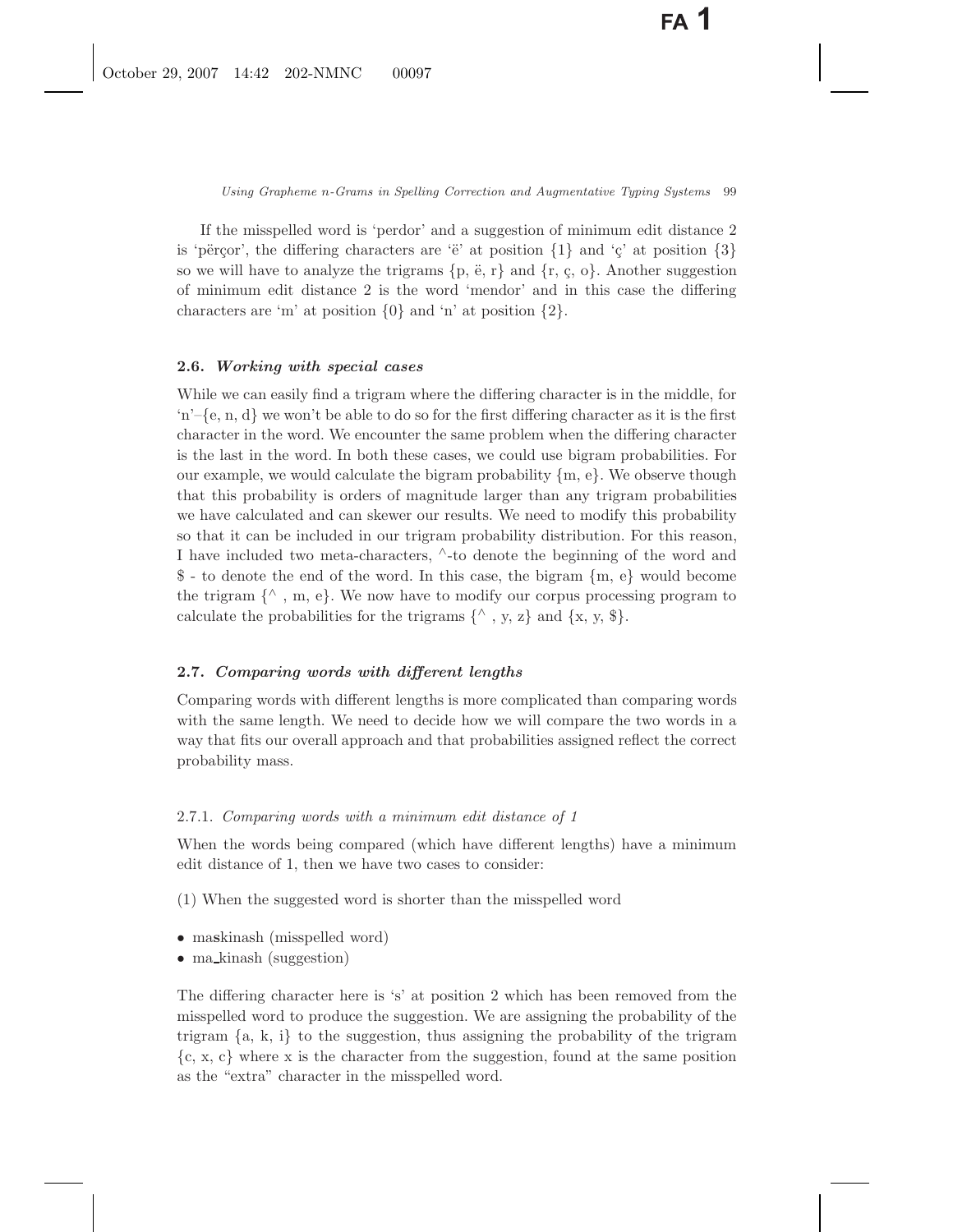100 *A. Memushaj & T. M. Sobh*

(2) When the suggested word is longer than the misspelled word

- p\_rdor (misspelled word)
- p**¨e**rdor (suggestion)

The differing character here is  $\ddot{e}$  which is inserted at position 1 in the misspelled word, between p and r, to produce the suggestion. At this point, we will then find the trigram probability for  $\{p, \ddot{e}, r\}$  and assign it to the suggested word.

# 2.7.2. *Comparing words with a minimum edit distance of 2*

There are 4 cases to be considered when the words being compared have different lengths and minimum edit distance of 2:

(1) When the suggested word is 2 characters longer than the misspelled word. In this case the misspelled word is simply missing two characters (if it were to be a misspelled version of the suggestion).

At this point, we somewhat repeat the arguments from the analysis done in the comparison for words with minimum edit distance of 1. We locate the two additional characters x1 and x2 in the suggested word and then calculate the probability of the trigrams  $\{c, x1, c\}$  and  $\{c, x2, c\}$  where the c-s are the surrounding characters (whether c is an alphabetical character or one of the meta characters introduced in our solution makes no difference).

- m\_sonj\_tore (misspelled word)
- m**ë**sonj**ëtore** (suggestion)

In this case, we need the trigram probabilities for  ${m, \ddot{e}, s}$  and  ${j, \ddot{e}, t}$  so that we can assign a score/probability to the word.

(2) When the suggested word is 2 characters shorter than the misspelled word. In this case, the misspelled word is two characters longer than the suggested words, meaning that the misspelled word was just the wrongly-spelled suggestion.

- borëbarëdha (misspelled word)
- bor bar dha (suggestion)

In this case, we locate the two additional characters at positions p1 and p2 in the misspelled word, then we calculate the probabilities (on the trigrams formed in the suggested word  $\{c, x(p1), c\}$  and  $\{c, x(p2), c\}$  where c again represents the surrounding characters in the word and x is assumed to be a function that returns the character at position p in a given string. For this example, the trigrams would be:  $\{r, b, a\}$  and  $\{r, d, h\}$  since when the first ' $\ddot{e}$ ' is removed, 'b' takes its place, and when the second  $\ddot{e}$  is removed,  $d$  takes its place.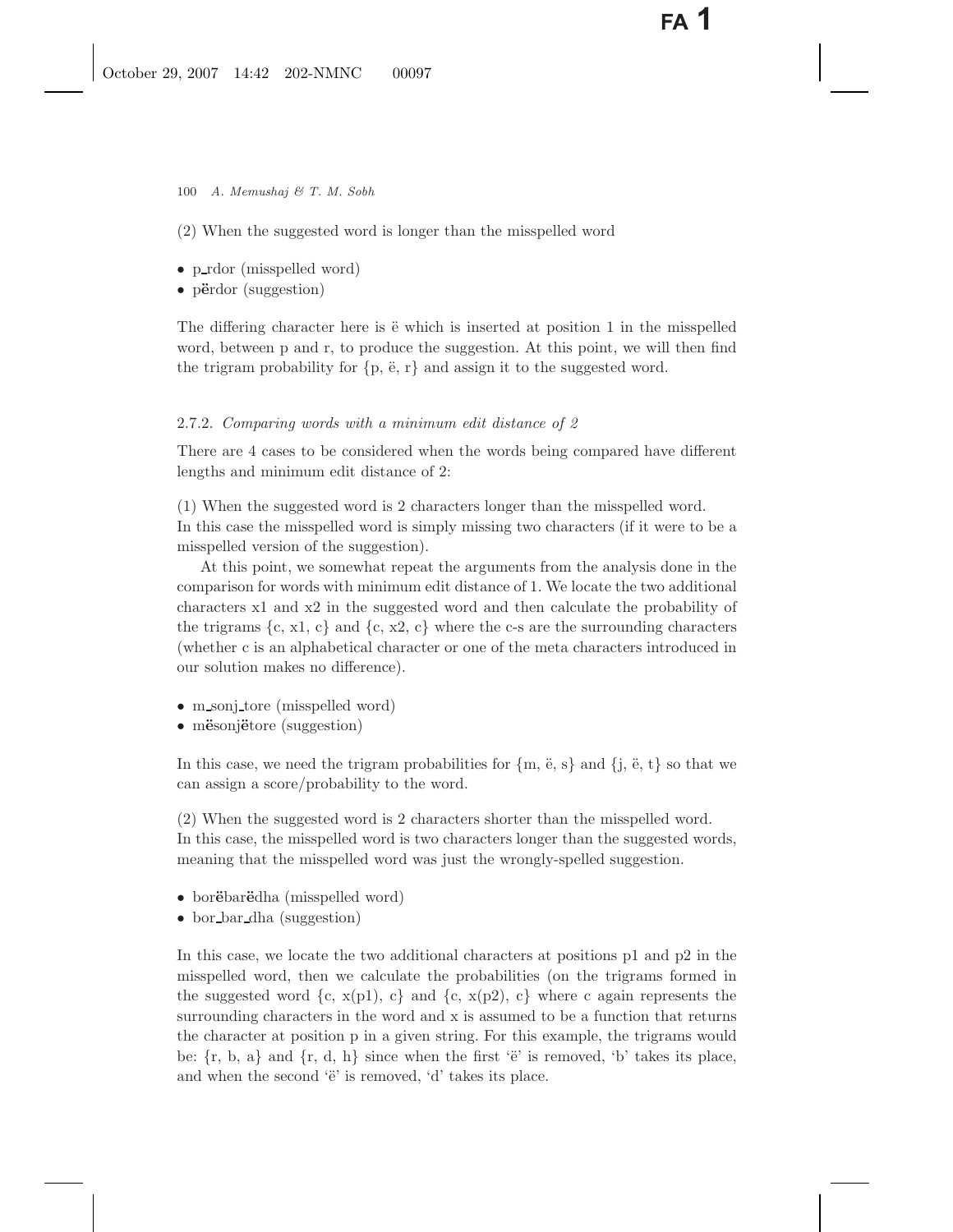(3) When the suggested word is 1 character longer than the misspelled word.

When the length of the suggested word is only one character longer and the minimum edit distance is 2, then we have an additional character and a replaced character.

- mund s**a**j (misspelled word)
- mund**ëso**j (suggestion)

In this example, we will calculate probabilities for  $\{d, \ddot{e}, s\}$  (to account for the added character ' $\ddot{e}$ ') and  $\{s, o, j\}$  (to account for the replacement of 'a' with 'o').

(4) When the suggested word is 1 character shorter than the misspelled word.

- trashagimt**o**ri (misspelled word)
- trash gimt**a**ri (suggestion)

In this example, the suggested word has one less character, the second 'a' from the misspelled word has been dropped, and 'o' in the misspelled word has been replaced with 'a' in the suggested word. The probability assigned to this word will be calculated from the trigram probabilities  $\{h, g, i\}$  and  $\{t, o, r\}$ .

## 2.7.3. *Comparing words with a minimum edit distance of 3*

There are 6 cases to be considered when the words being compared have different lengths and minimum edit distance of 3:

(1) When the suggested word is 3 characters longer than the misspelled word.

We locate the three additional characters  $x1, x2$ , and  $x3$  in the suggested word and then calculate the probability of the trigrams  $\{c, x1, c\}$ ,  $\{c, x2, c\}$ , and  $\{c, x3, c\}$ where the c-s are the surrounding characters.

- inxh\_n\_er\_ (misspelled word)
- inxhiniere (suggestion)

The probability assigned to this suggestion is calculated from the probabilities of these three trigrams:  $\{h, i, n\}$ ,  $\{n, i, e\}$ , and  $\{r, e, \$\}$ 

(2) When the suggested word is 2 characters longer than the misspelled word.

When the length of the suggested word is only 2 characters longer and the minimum edit distance is 3, then we have 2 additional characters and a replaced character.

- manicion (misspelled word)
- m**u**nicion**et** (suggestion)

We can see that the second character has been replaced with a 'u' and two characters have been inserted at the end of the word. In this example, the suggestion will be assigned a probability by getting these 3 trigram probabilities:  $\{m, u, n\}$ ,  $\{n, e, t\}$ , and  $\{e, t, \$\}$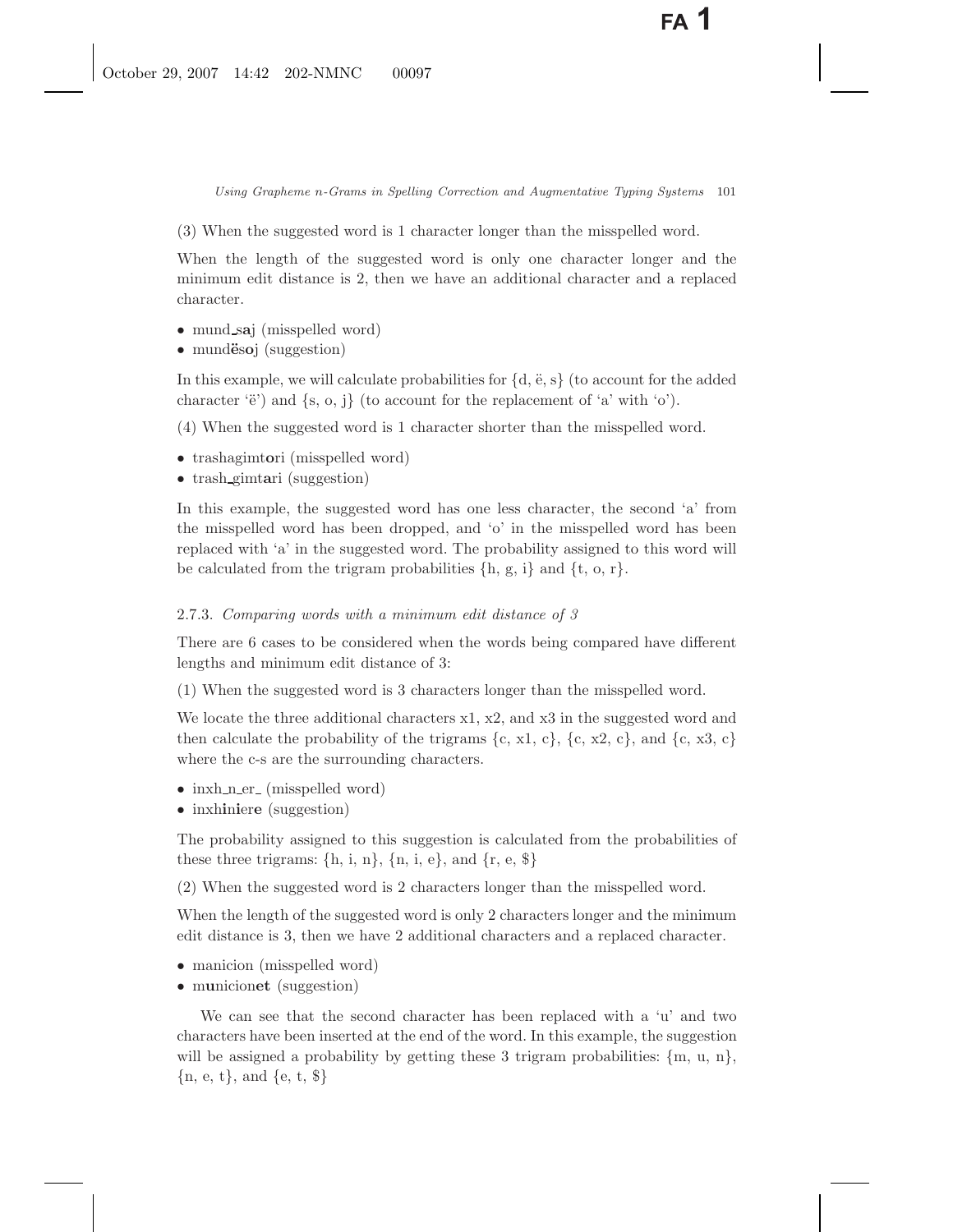102 *A. Memushaj & T. M. Sobh*

(3) When the suggested word is 1 character longer than the misspelled word.

When the length of the suggested word is only 1 character longer and the minimum edit distance is 3, then we have 1 additional character and 2 replaced characters.

- autabusi<sub>-</sub> (misspelled word)
- aut**o**bu**z**it (suggestion)

In this example, we can see that the misspelled word is one character shorter than the suggested word although it has a minimum edit distance of 3 with it. We have two characters that have been replaced and one character being added. The probability assigned to the shown suggestion would be calculated by the probabilities of these 3 trigrams:  $\{t, o, b\}$ ,  $\{u, z, i\}$ ,  $\{i, t, \$\}$ .

(4) When the suggested word is 3 characters shorter than the misspelled word.

In this case, we locate the three additional characters at positions p1, p2, and p3 in the misspelled word, then we calculate the probabilities  $\{c, x(p1), c\}$ ,  $\{c, x(p2), c\}$ , and  $\{c, x(p3), c\}$  where c again represents the surrounding characters in the word and  $x(p)$  is assumed to be a function that returns the character at position p in a given string (we are only dealing with strings comprised of only one word plus the word-start and word-end characters).

(5) When the suggested word is 2 characters shorter than the misspelled word.

When the length of the misspelled word is 2 characters longer and the minimum edit distance is 3, then we dropped only 1 character and replaced only 1 character.

- kalkulim (misspelled word)
- kal u am (suggestion)

The example above shows this case clearly. Two characters have been dropped (second 'k' and the second 'l') and we have a character replacement. The probability assigned to this suggestion will be calculated from these 3 trigram probabilities:  $\{l, u, a\}, \{u, a, m\}, \text{and } \{a, m, \$\}.$ 

(6) When the suggested word is 1 character shorter than the misspelled word.

When the length of the suggested word is only one character shorter and the minimum edit distance is 3, then we have dropped one character and replaced two characters.

- autabusi (misspelled word)
- autobuz<sub>-</sub> (suggestion)

We can see that the suggested word is one character shorter than the misspelled word, but the minimum edit distance between the two is 3. We have two character replacements and the deletion of a character. The suggested word will then be assigned a probability by getting these two trigram probabilities:  $\{t, o, b\}$  and {u, z, \$}. Given that the dropped character is the last one, it has then removed the third trigram possibility which was to be expected for a minimum edit distance of 3.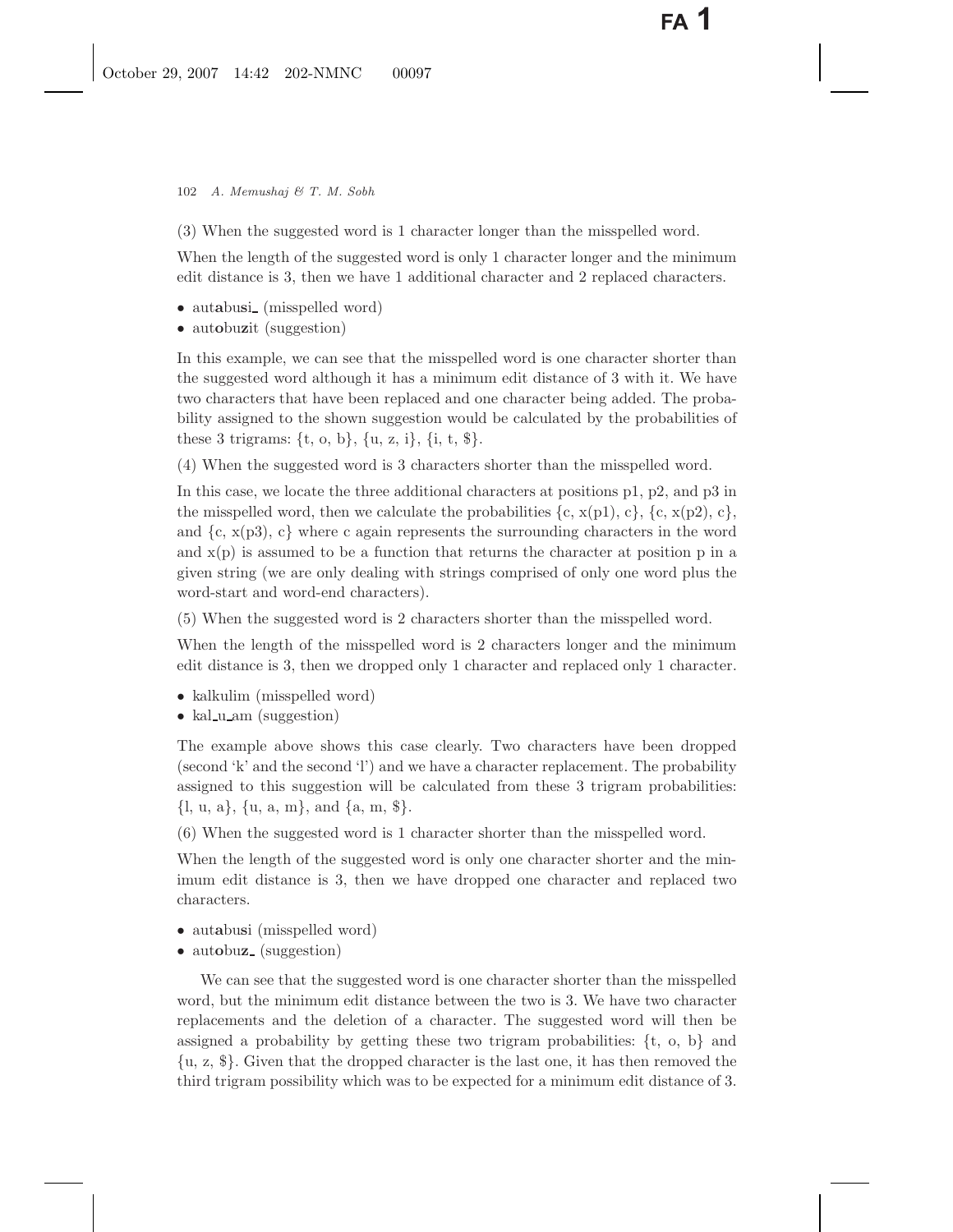### **2.8.** *Combining probabilities and minimum edit distance*

We now have two methods to rank (score) the list of generated results. One way is through the minimum edit distance results, where suggestions with a lower minimum edit distance are ranked higher. But, what if we have more than one suggestion with the same minimum edit distance value? In fact, this is the case more often than not. We could sort the suggestions alphabetically, but we have no other way of ranking suggestions. To overcome the lack of an objective ranking method, we augment the minimum edit distance results with the combined trigram probabilities of the replaced, inserted, or removed characters. This is the second method of ranking the suggestions. As the basic building block of a word, graphemes are combined and grouped only in certain ways, to each of which we can assign a probability.

As shown above, depending on the minimum edit distance and the length of the input word as compared to each suggestion, we can assign a value to each of these suggestions to be used as a ranking criterion. This value will be used to judge whether a word is more likely (based on observed usage of graphemes in the corpus) to be the replacement for the misspelled word. Each suggestion is now ranked by two criterions — minimum edit distance and the probability assigned by our algorithm. One step needs further research: whether the assigned probability is able to cause a suggestion with a higher minimum edit distance value than another suggestion to be ranked as a better suggestion if the probability assigned to it is higher as well.

#### **2.9.** *Augmentative typing systems*

Another area where a grapheme language model can be very helpful is on augmenting typing systems such as the ubiquitous cell phones and their useful short messaging capability. When typing an SMS message on a restricted pad such as a phone pad, with only 9 buttons which represent all letters of the alphabet, the selection between letters associated with the same number (from 1 to 9) are done via multiple taps for each letter. For example, typing the word "punoj" requires that we tap the 7 button once to produce "p", then tap the 8 button twice to produce "u", button 6 twice to produce "n", button 6 three times to produce "o" and finally button 5 once to produce "j". For the word "punoj", the tapping sequence is thus "788666665". Our augmentative system would reduce the typing of this word in a phone pad via rearranging the order of letters (so that the selection of a letter via multiple taps does not depend on an arbitrary order, but is arranged dynamically according to the language model we have built above) and produce a tapping sequence of "78665" due to these bigram probabilities:

 $P(u|p) = 0.03322$   $P(t|p) = 0.024478$   $P(v|p) = 0.000546$ <br> $P(n|u) = 0.145076$   $P(m|u) = 0.040785$   $P(o|u) = 0$  $P(m|u) = 0.040785 \quad P(o|u) = 0$ <br>  $P(m|n) = 0 \quad P(n|n) = 0$  $P(o|n) = 0.011946$   $P(m|n) = 0$   $P(n|n) = 0$ <br>  $P(j|o) = 0.081279$   $P(k|o) = 0.035342$   $P(l|o) = 0.046758$  $P(k|o) = 0.035342$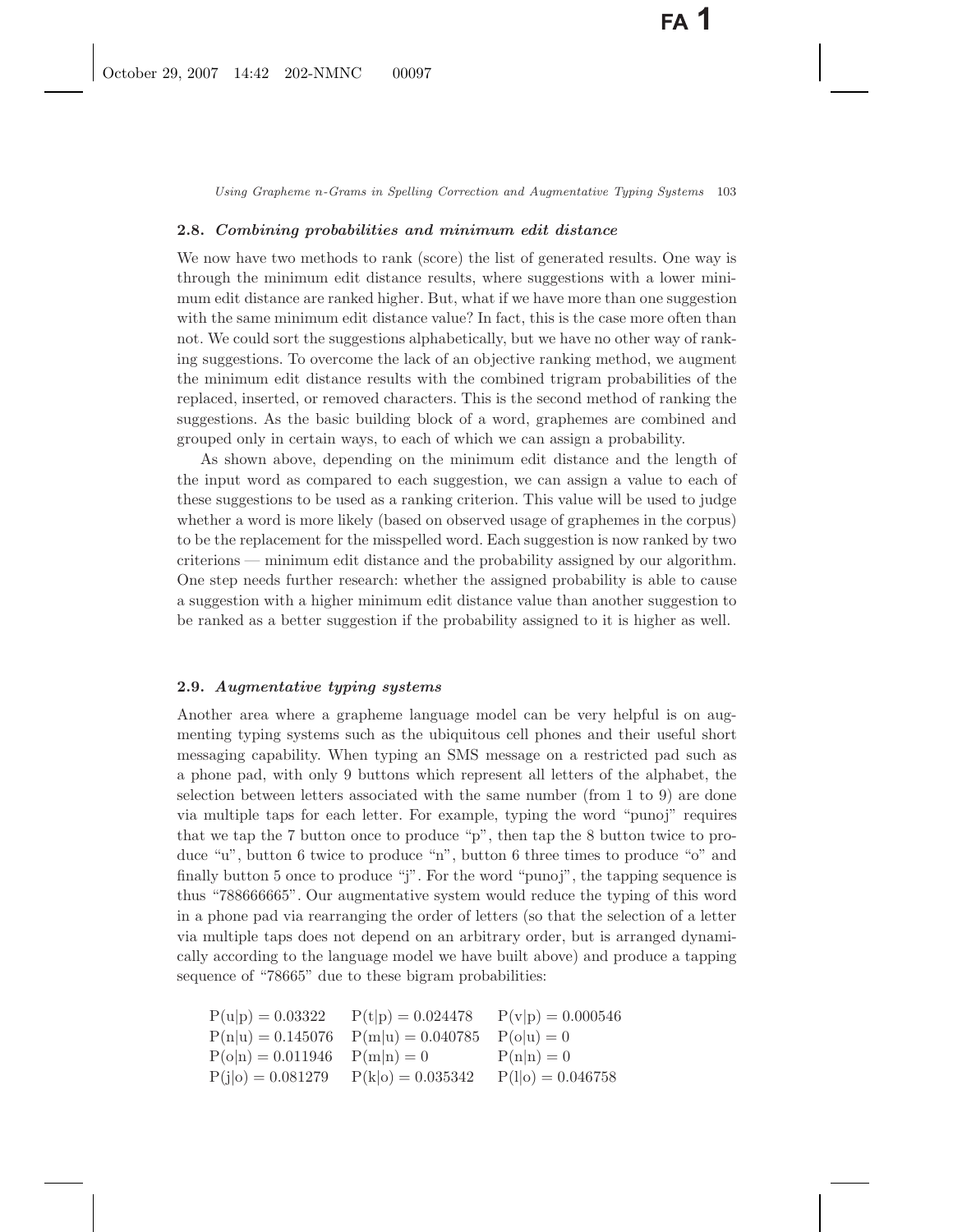# **3. Results**

# **Input word with a length of 3**

The first table shows the list of suggestions as it is generated by the minimum edit distance algorithm.

| Input word/Suggestions | m.e.d | Probability assigned |
|------------------------|-------|----------------------|
| due                    |       |                      |
| de                     | 1     | 0.000250509739755261 |
| dhe                    | 1     | 0.00608199596013407  |
| die                    | 1     | 0.000764213256721747 |
| dua.                   | 1     | 0.00130011383923617  |
| duk                    | 1     | 0.00403352391099611  |
| duke                   | 1     | 0.000853001518913485 |

The second table shows the list of suggestions after the suggestions have been ranked by the assigned probabilities.

| Input word/Suggestions | m.e.d | Probability assigned |
|------------------------|-------|----------------------|
| due                    |       |                      |
| dhe                    |       | 0.00608199596013407  |
| duk                    |       | 0.00403352391099611  |
| dua.                   |       | 0.00130011383923617  |
| duke                   |       | 0.000853001518913485 |
| dje                    |       | 0.000764213256721747 |
| de                     |       | 0.000250509739755261 |

m.e.d (due, dhe)  $= 1$  and both strings have the same length: there is a character substitution (u replaced by h) and  $P{d, h, e} = 0.00608199596013407$ m.e.d (due, duk)  $= 1$  and both strings have the same length: there is a character substitution (e replaced by k) and  $P(u, k, \$) = 0.00403352391099611$ m.e.d (due, dua)  $= 1$  and both strings have the same length: there is a character substitution (e replaced by a) and  $P\{u, a, \$\}= 0.00130011383923617$ 

m.e.d (due, duke)  $= 1$  but the suggestion is one character longer: there is character addition (du{k}e) and P {u, k, e} = 0.000853001518913485

m.e.d (due,  $de$ ) = 1 but the suggestion is one character shorter: there is a character removal. The 'u' has been dropped.  $P{d, e, $ } = 0.000250509739755261$ 

# **Input word with a length of 5**

The first table shows the list of suggestions as it is generated by the minimum edit distance algorithm.

| Input word/Suggestions | m.e.d | Probability assigned    |
|------------------------|-------|-------------------------|
| eshte                  |       |                         |
| ishte                  | 1     | 0.00262876676274825     |
| qeshte                 |       | 0.00103374905266095     |
| ashtu                  |       | $6.1900429179395E - 07$ |
| deshe                  |       | 1.01505240811767E-06    |
| ecte                   |       | 1.00553003865164E-11    |
|                        |       | $\sqrt{a}$              |

(*Continued* )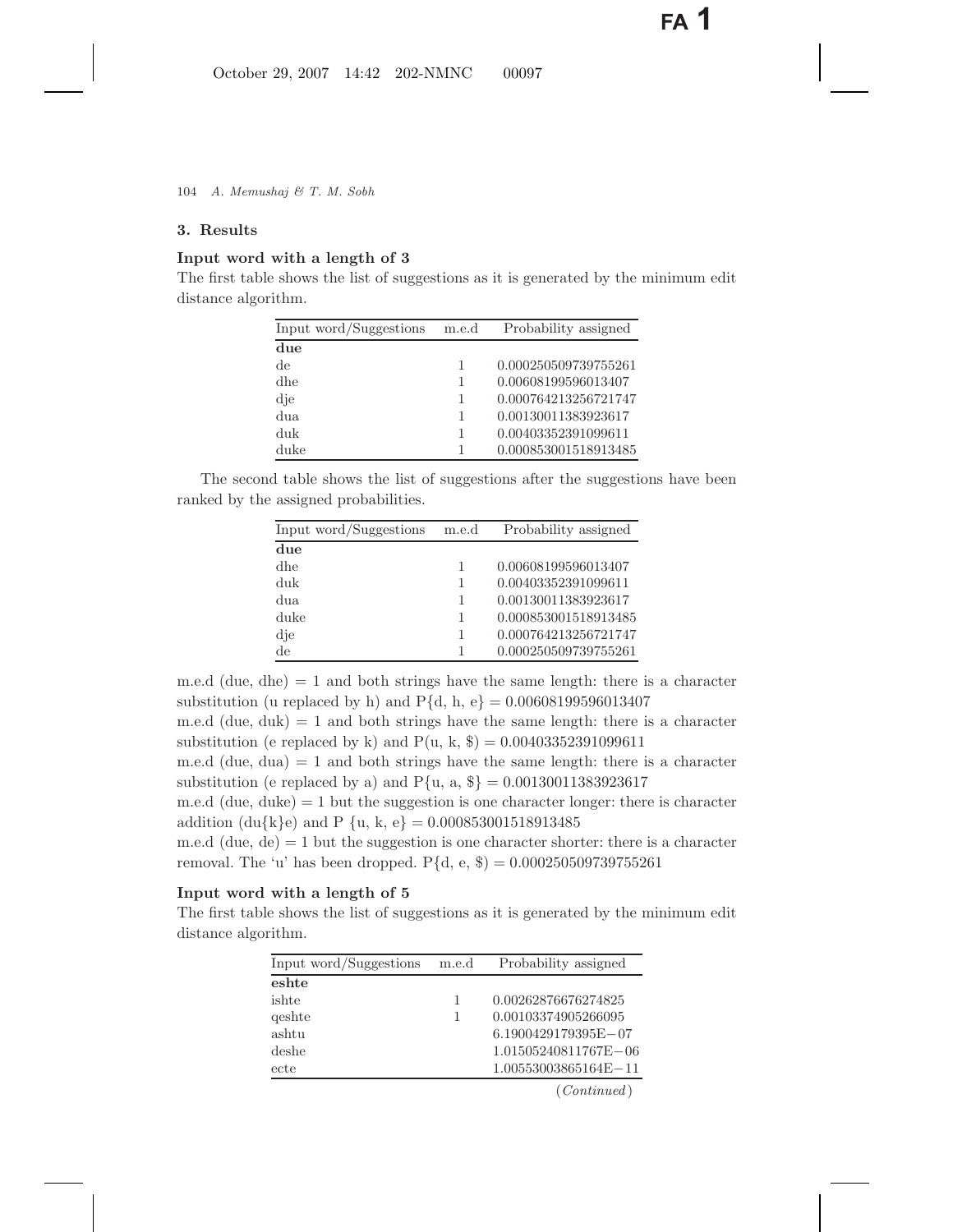| (Continued)            |       |                          |  |  |
|------------------------|-------|--------------------------|--|--|
| Input word/Suggestions | m.e.d | Probability assigned     |  |  |
| eshte                  |       |                          |  |  |
| edhe                   |       | 1.31768678385065E-06     |  |  |
| elite                  |       | 1.45872242707193E-07     |  |  |
| ese                    |       | $2.07255829446721E - 06$ |  |  |
| është                  |       | 2.86260324583581E-06     |  |  |
| ethe                   |       | 8.32679425007423E-08     |  |  |
| heshta                 |       | 1.80167855735485E-06     |  |  |
| heshti                 |       | 1.26515789463149E-06     |  |  |
| heshtje                |       | 1.64470526302094E-06     |  |  |
| ishe                   |       | 6.91041469292992E-06     |  |  |
| kashte                 |       | 1.36219154336138E-07     |  |  |
| kishte                 |       | 6.63794621835648E-06     |  |  |
| kushte                 |       | 1.35340321082356E-06     |  |  |
| reshti                 |       | 9.77375197569394E-07     |  |  |
| shteg                  |       | 6.78642680598394E-05     |  |  |
| shtet                  |       | $6.78642680598394E - 05$ |  |  |
| shti                   |       | 1.29447915055858E-05     |  |  |
| veshje                 |       | 2.8998179125663E-06      |  |  |
| vishte                 |       | 2.66063248227224E-07     |  |  |
| yshti                  |       | 1.08597244174377E-08     |  |  |

*Using Grapheme n-Grams in Spelling Correction and Augmentative Typing Systems* 105

The second table shows the list of suggestions after the suggestions have been ranked by the assigned probabilities.

| Input word/Suggestions | m.e.d          | Probability assigned |
|------------------------|----------------|----------------------|
| eshte                  |                |                      |
| ishte                  | 1              | 0.00262876676274825  |
| qeshte                 | 1              | 0.00103374905266095  |
| shtet                  | $\overline{2}$ | 6.78642680598394E-05 |
| shteg                  | $\overline{2}$ | 6.78642680598394E-05 |
| shti                   | $\overline{2}$ | 1.29447915055858E-05 |
| ishe                   | $\overline{2}$ | 6.91041469292992E-06 |
| kishte                 | $\sqrt{2}$     | 6.63794621835648E-06 |
| veshje                 | $\overline{2}$ | 2.8998179125663E-06  |
| është                  | $\overline{2}$ | 2.86260324583581E-06 |
| ese                    | $\overline{2}$ | 2.07255829446721E-06 |
| heshta                 | $\overline{2}$ | 1.80167855735485E-06 |
| heshtje                | $\overline{2}$ | 1.64470526302094E-06 |
| kushte                 | $\overline{2}$ | 1.35340321082356E-06 |
| edhe                   | $\overline{2}$ | 1.31768678385065E-06 |
| heshti                 | $\overline{2}$ | 1.26515789463149E-06 |
| deshe                  | $\overline{2}$ | 1.01505240811767E-06 |
| reshti                 | $\overline{2}$ | 9.77375197569394E-07 |
| ashtu                  | $\overline{2}$ | 6.1900429179395E-07  |
| vishte                 | $\overline{2}$ | 2.66063248227224E-07 |
| elite                  | $\sqrt{2}$     | 1.45872242707193E-07 |
| kashte                 | $\overline{2}$ | 1.36219154336138E-07 |
| ethe                   | $\overline{2}$ | 8.32679425007423E-08 |
| yshti                  | $\overline{2}$ | 1.08597244174377E-08 |